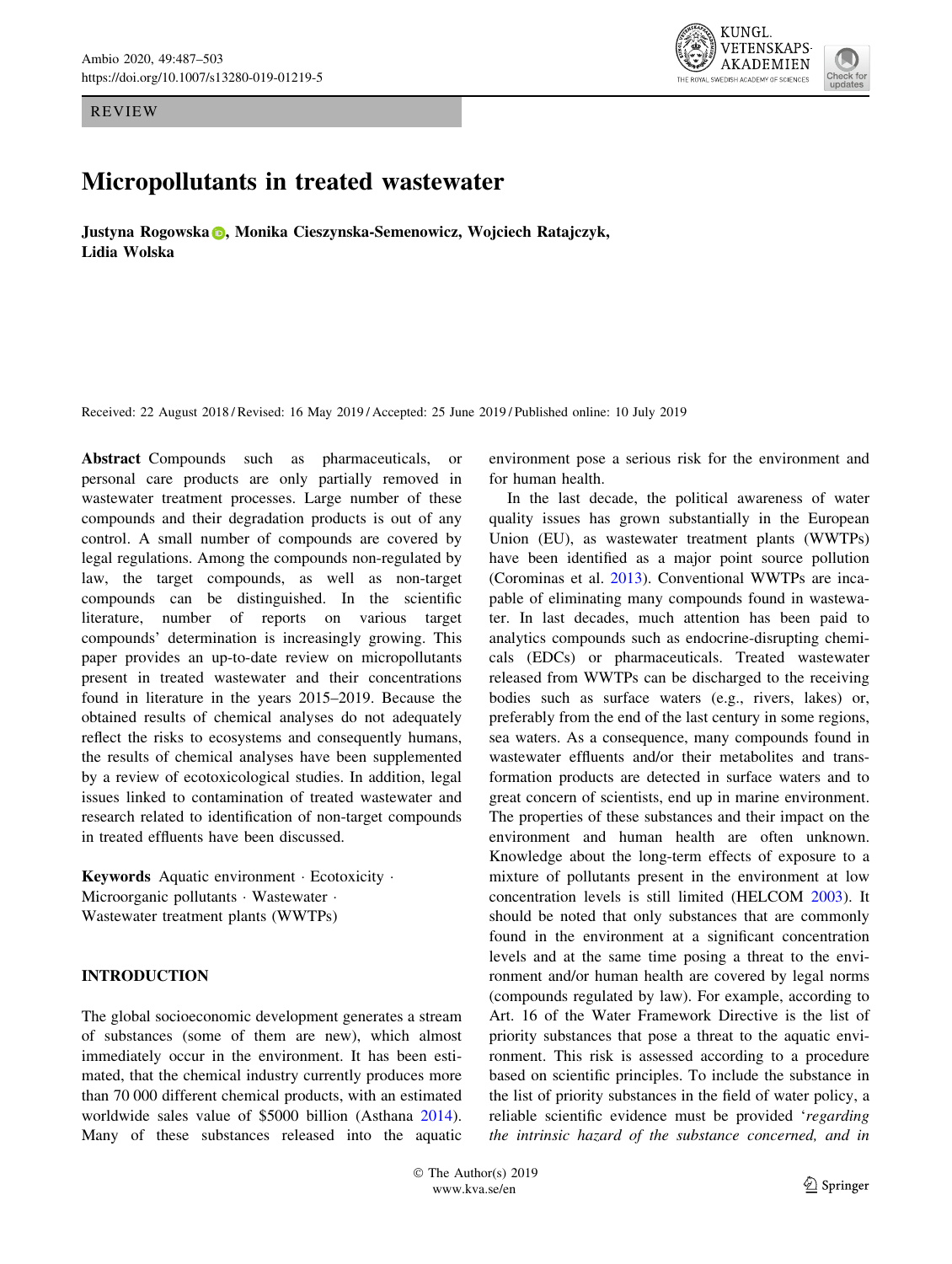

Fig. 1 Types of compounds found in the aquatic environment

particular its aquatic ecotoxicity and human toxicity via aquatic exposure routes, and evidence from monitoring of widespread environmental contamination, and other proven factors which may indicate the possibility of widespread environmental contamination, such as production or use volume of the substance concerned, and use patterns' (WFD [2000](#page-16-0)). Therefore, only a small number of compounds is covered by the legal regulations (Fig. 1). These compounds are systematically monitored in the environment, e.g., polychlorinated biphenyls (PCBs). But large number of compounds and their degradation products fall outside of any control. Among the non-regulated by law compounds, compounds which can be expected in the wastewater due to their considerable emission into the environment can be distinguished. Currently, these are mostly pharmaceuticals. The second and most numerous group constitutes unknown compounds. The number of potential contaminants is essentially endless. For example, over 10 000 prescription drugs and about 300 over-thecounter drugs are currently in use and produced in USA and may be released to the environment during processing or use (Dong et al. [2013](#page-14-0)). Furthermore, degradation and transformation products of certain substances in the environment can have unknown structure and properties. The newly formed, emerging, products may pose a greater threat to the environment (and organisms living in it) than the parent compounds (Garnaga [2012](#page-14-0)). It should also be noted that in an aquatic environment, substances are present in the mixtures and still there is a lack of comprehensive knowledge about the effects of chemicals, their combinations/mixtures on the environment and human health.

The aim of our study was to review literature on the presence of contaminants in treated sewage and their highest concentrations. We point out that the research articles on the pollutants present in wastewater are primarily based on target analysis. On the other hand, there are very few research papers covering problems related to identification of non-target compounds in treated effluents. What is more, we have indicated threats to aquatic ecosystems as a consequence of the presence of toxic compounds and endocrine active compounds in treated effluents on the basis of ecotoxicological studies. The information has been supplemented with legal issues linked to contamination of treated wastewater and research (and problems) related to identification of non-target compounds in wastewater effluents.

## METHODS

In this review, we have focused on recent studies published from years 2015–2019. We searched Scopus database, which provides access to STM journal articles and the references included in those articles. We entered a combination of terms/keywords such as 'micropollutants,' 'concentration,' 'effluents,' and 'wastewater' into search box and sorted results by relevance. In literature, we were looking for the highest measured and reported concentrations of compounds in effluents from conventional wastewater treatment plants worldwide, collecting a mixture of domestic and industrial wastewater. In our review, we do not include concentrations of compounds found in effluents coming from industry alone (e.g., pharmacy, slaughter house, pulp and paper, textiles, hospital effluents), wastewater influents, potable water, surface waters. Due to the fact that for each year we found over 600 references and the resources are virtually infinite, the present

 The Author(s) 2019 www.kva.se/en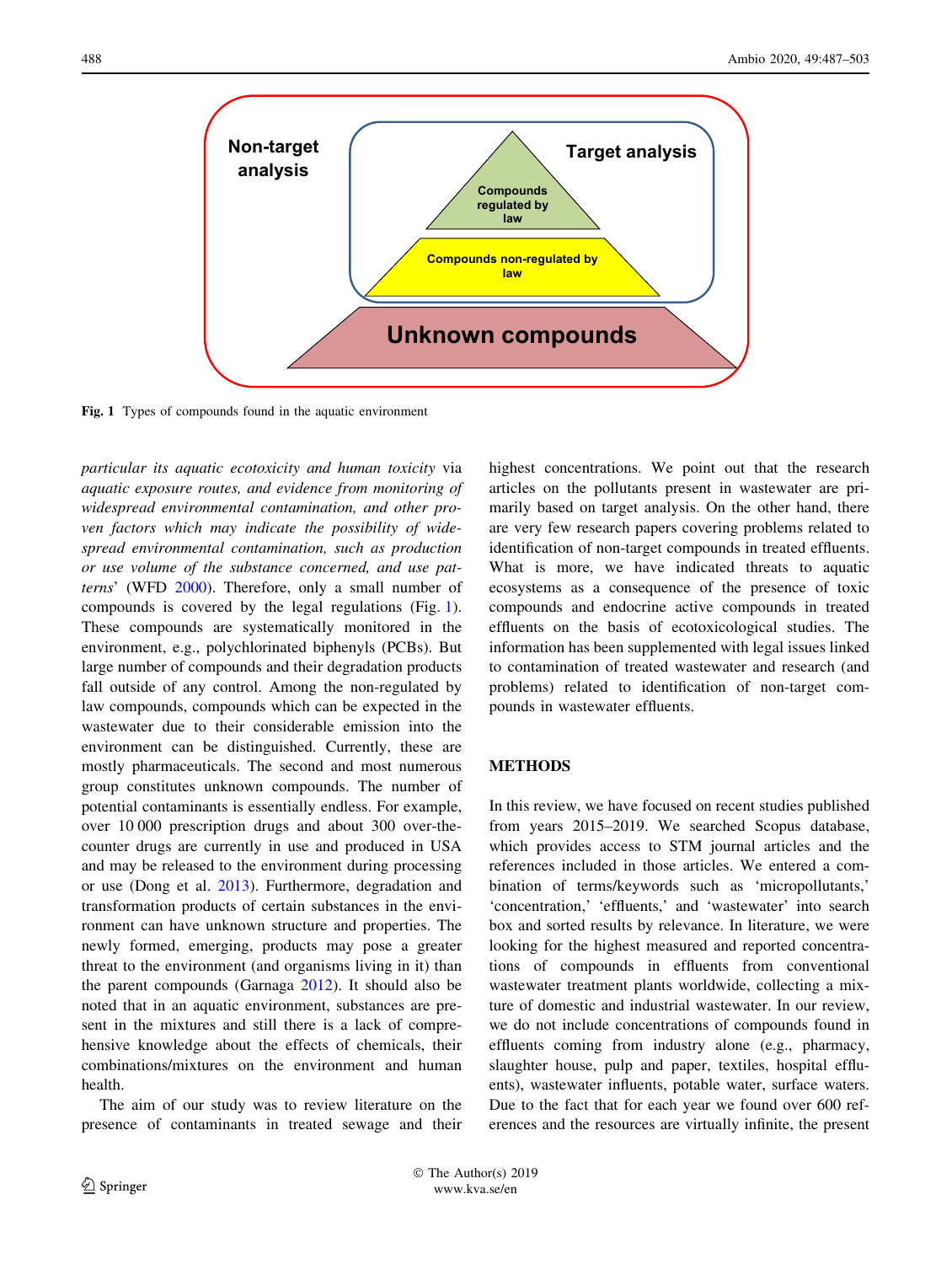review is a selection of just some of the major studies. Our selection of micropollutants thus must focus on chemicals that in our opinion pose the greatest threat to environment is due to the following: high measured concentrations, significant ecotoxicity, frequency of detection, and unsatisfactory removal efficiency. For the micropollutants with the highest concentrations detected, we compiled ecotoxicity data based on laboratory results.

The occurrence of micropollutants in wastewaters was revised by many authors: Das et al. ([2017\)](#page-13-0), Jiang et al. [\(2013](#page-14-0)), Luo et al. [\(2014](#page-15-0)), Petrie et al. [\(2015](#page-15-0)), and Ratola et al. [\(2012](#page-15-0)). These reviews mainly indicate compounds detected in treated wastewaters, and efficacy and methods of wastewater treatment. Therefore, in our review we decided to fill in the knowledge gap and added ecotoxicity data for the micropollutants with the highest measured concentrations mentioned in literature.

# MICROPOLLUTANTS IN TREATED WASTEWATER

#### Legal aspects of contaminants in treated wastewater

In Europe, the state of the aquatic environment is controlled by legislation outlined by the European Commission. Directive 2000/60/EC setting out the framework for community action in the field of water policy has reformed the water quality policy of the community, and is the first attempt to move towards ecosystem-based management that should ensure the good ecological status (WFD [2000](#page-16-0); Corominas et al. [2013](#page-13-0)). Its aim is the prevention of water pollution within the European Union through such steps as identifying the pollutants which pose the greatest risks to or via the water environment. The priority under this directive is to identify and eliminate the sources of harmful emissions. A supplementary of WFD is Directive 2008/105/EC of the European Parliament and of the Council of 16 December 2008 on environmental quality standards in the field of water policy and Directive 2013/39/EU of the European Parliament and of the Council of 12 August 2013 amending Directives 2000/60/EC and 2008/105/EC as regards priority substances in the field of water policy which includes the list of 45 priority substances. Enactment in 2008 Directive 2008/56/EC of the European Parliament and of the Council of 17 June 2008 establishing a framework for community action in the field of marine environmental policy called the Marine Strategy Framework Directive (MSFD), widens the scope of the European Union (EU) legal framework to cover the marine environment for a new EU-integrated ecosystem policy for the protection of the water environment.

Requirements for the quality of wastewater discharged from the plant are included in Council Directive 91/271/ EEC of 21 May 1991 concerning urban wastewater treatment. Directive determines the inter alia requirements for discharges from urban wastewater treatment plants, including emission limit values for these. Treated wastewater discharged from the WWTPs are characterized only by chemical and biochemical oxygen demand and total suspended solids. In the case that treated effluents from WWTPs are discharged to sensitive areas which are prone to eutrophication, provisions of the Directive require also the determination of total nitrogen and total phosphorus. Specifically, WWTPs effluents are controlled by a 'combined' approach of emission limit values, load reduction, and environmental quality standards, along with the restriction or phasing out of particularly priority and dangerous priority substances under these Directives (Corominas et al. [2013](#page-13-0)).

Analyzing the provisions of Directives it should be noted that:

- 1. The European Commission carries out a regular review of a list of priority substances in the field of water policy. The European Commission also prepares a list of observational material. Substances to be placed on the watch list are selected from among those for which the available information suggests that they may represent the significant risk to the aquatic environment or through, and for which monitoring data are insufficient (WFD [2000\)](#page-16-0). However, what has already been mentioned, for the relatively small number of organic pollutants in the environment changes are fully understood, and the majority of these impurities cannot be identified (HELCOM [2003](#page-14-0)).
- 2. Treated wastewater discharged from the WWTPs are characterized by total nitrogen/phosphorus, total suspended solids, and chemical/biochemical oxygen demand.
- 3. Legal provisions do not take into account the interactions between pollutants (even those included in the list of priority substances) such as synergism, additivity, or antagonism.

#### Contaminants in treated wastewater

Conventional secondary processes (activated sludge and trickling filters) represent the most extensively used method of wastewater purification. However, these processes fail to remove large number of chemical compounds. For example, some pharmaceuticals such as paracetamol or ibuprofen are efficiently removed through conventional treatment methods  $(> 99\%$  and  $72-100\%$ , respectively) (Ratola et al. [2012](#page-15-0); Luo et al. [2014](#page-15-0)), while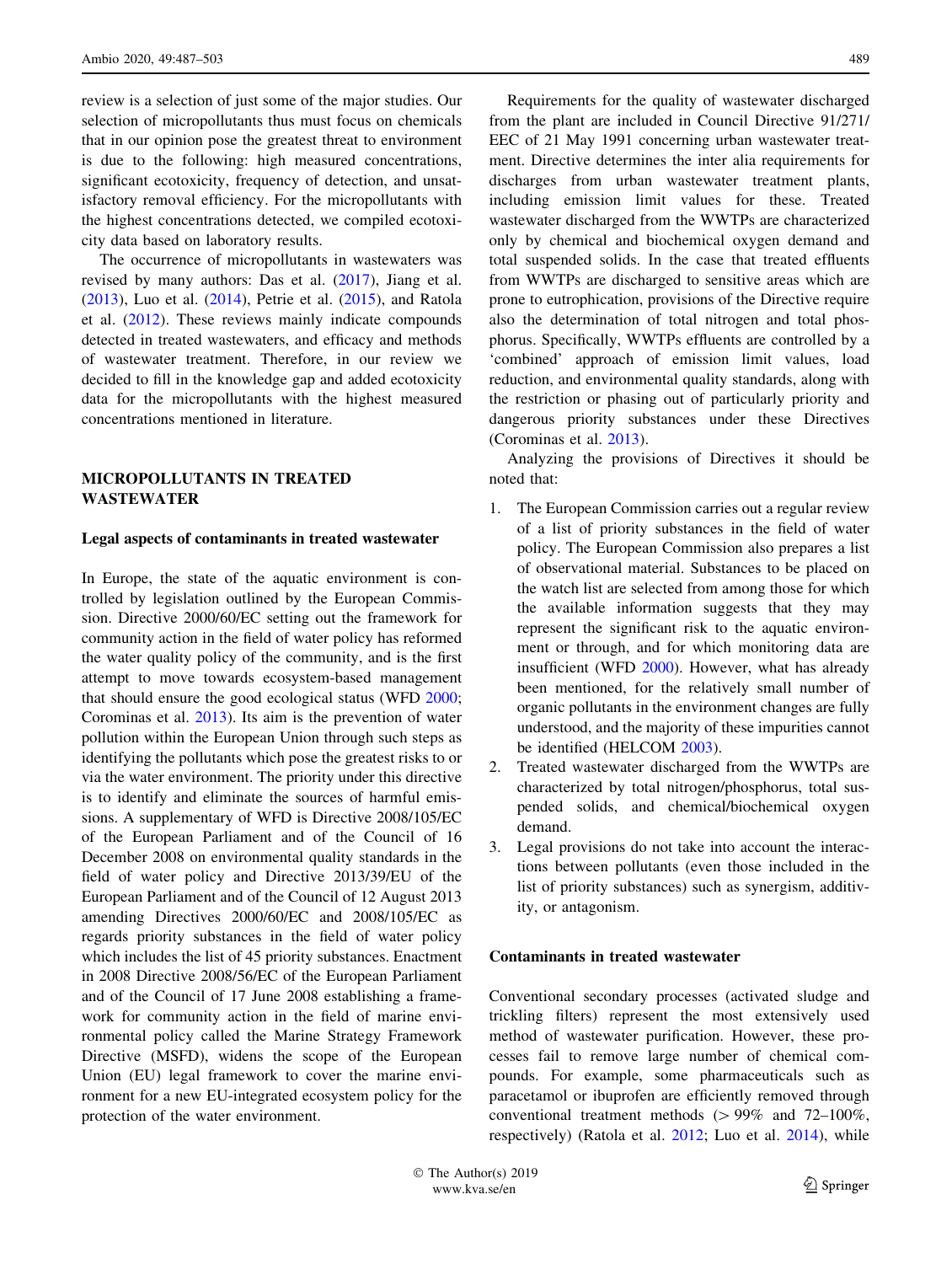others, such as sulfamethazine or carbamazepine are being removed from wastewater less effectively (13% and 7–23%, respectively) (Ratola et al. [2012\)](#page-15-0). As a result, compounds belonging to groups of pharmaceuticals, personal care products, surfactants, biocides, or flame retardants may be released to surface waters (rivers, lakes, or coastal waters) (Petrie et al. [2015](#page-15-0)). Many pharmaceuticals may undergo various transformations in the environment, animal, or human body. Pharmaceuticals can be completely or partially metabolized in the organisms, what may lead to the unchanged parent drugs and the produced metabolites excretion via urine and/or feces (Ribeiro et al. [2016](#page-15-0)). Particular interest is also aroused by transformation products that can be formed during water disinfection and wastewater treatment, as well as due to various processes occurring in natural waters such as biodegradation, photodegradation, hydrolysis (Nikolaou [2013](#page-15-0); Deeb et al. [2017\)](#page-13-0). What is more, compounds found in wastewater can degrade and/or react with other compounds in the environment re-emitting products of higher toxicity than the original compounds. The determination of the toxic effects of pharmaceuticals, their transformation products and mixtures in the environment, is a subject requiring urgent attention, and a great challenge for scientists. Moreover, they are present in trace concentrations (Nikolaou [2013](#page-15-0)). Number of papers related to multiresidue analytical methodologies has increased over recent years; however, most of them are focused on target analysis methods (Kotowska et al. [2014](#page-15-0); Gurke et al. [2015;](#page-14-0) García-Galán et al. [2016](#page-14-0); Knopp et al. [2016](#page-15-0); Roberts et al. [2016](#page-15-0); Madikizela and Chimuka [2017](#page-15-0); Petrie et al. [2017](#page-15-0); Wang et al. [2018\)](#page-16-0).

Potential risks of adverse effects caused by effluents from WWTPs to aquatic environments are influenced by volume of effluent, concentration of compounds in wastewater, the water flow rate of the receiving river, weather conditions, and probably other factors that affect dissipation through dilution and/or degradation. The compounds detected in effluents from sewage-treatment plants at concentrations above  $1 \mu g/L$  and published in the period of 2015–2019 are listed in Table [1.](#page-4-0) For our list, we established a limit of concentration recognized as environmentally relevant in prioritization of contaminants in wastewaters (Blum et al. [2017;](#page-13-0) Gros et al. [2017](#page-14-0)).

The compounds of the highest concentrations in treated effluents are antidepressant citalopram, antiepileptic gabapentin, anti-inflammatory tramadol and diclofenac, and antiretroviral drugs such as lamivudine, zidovudine, efavirenz, and darunavir. It is worth mentioning that one metabolite, N-acetyl-4-aminoantipyrine, a metabolite of dipyrone was found in effluent at concentration as high as  $25.03 \mu g/L$ . Among other compounds with high concentrations also artificial sweeteners acesulfame and sucralose are detected at concentrations of  $22.50 \text{ µg/L}$  and  $18.80 \text{ µg}$ L, respectively (Das et al. [2017](#page-13-0); Tolouei et al. [2019](#page-16-0)). More than 95% of ingested sucralose is excreted in urine,  $\langle 2\%$ is degraded at wastewater treatment plants, and the rest is exported unaltered with effluent (Amy-Sagers et al. [2017](#page-13-0)). Also X-ray contrast media such as iopamidol, iopromide, iomeprol are not effectively eliminated from the wastewater (Santos et al. [2010](#page-16-0)).

Other micropollutants, which are detected in wastewater effluents, are nanoparticles (NP). Trace amounts of nanoparticles exist naturally in environment; however, recently, their incorporation in technology, medicine, and in many domestic consumer products, contribute to their presence in wastewaters and their inevitable release to aquatic ecosystems. The definition of NP stating that it is any material with at least one dimension in the range of 1–100 nm is very broad. Therefore, many substances such as metals (Ag, Zn, Ni, Fe, Cu); metal oxides (TiO<sub>2</sub>, Fe<sub>3</sub>O<sub>4</sub>,  $SiO<sub>2</sub>$ , CeO<sub>2</sub>, and Al<sub>2</sub>O<sub>3</sub>); non-metals (silica and quantum dots); forms of carbon (nanotubes, fullerene, graphene) exist in nanoscale (Madeła et al. [2016\)](#page-15-0). Therefore, even though concentration of nanoscale fragments noted in effluent was significantly high  $(550 \pm 130 \,\mu g/L)$ , the effluent content of specific nanoparticles is lower:  $5.5 \mu g/L$ for Ag-NP, 19.1  $\mu$ g/L for fullerene C<sub>60</sub>, 1.65  $\mu$ g/L for fullerene  $C_{70}$ , and 31.9021 µg/L for *N*-methylfulleropyrrolidine  $C_{60}$  (Farré et al. [2010;](#page-14-0) Yang et al. [2012\)](#page-16-0).

Industrial chemicals, such as 1H-benzotriazole and 4-methyl-1H-benzotriazole, used in a wide range of commercial and industrial applications such as corrosion inhibitors, dishwasher detergents, and antifreezes are also among high-concentration micropollutants of  $22.1 \mu g/L$ and 24.3 µg/L content, respectively (Deeb et al. [2017](#page-13-0)).

Out of all the groups of compounds identified and determined in treated effluents, much attention is being paid to the presence of most commonly prescribed antibiotics (ciprofloxacin, doxycycline, norfloxacin, trimethoprim, and sulfamethoxazole) and analgesics/antiinflammatory pharmaceuticals such as ibuprofen, naproxen, or diclofenac (Deblonde et al. [2011\)](#page-13-0). In addition, in treated wastewater, often triclosan, an ingredient in personal hygiene and household products such as soaps, toothpaste, mouthwash, deodorants, detergents, and disinfecting lotions is detected (Kotowska et al. [2014](#page-15-0)).

#### Non-target analysis

Target analysis is focused on identification and quantification of certain compounds. However, quantification of target chemicals in the treated wastewater is insufficient for risk assessment, due to introduction of wastewater into the environment. The wastewater may contain many unknown substances. Screening of unknown organic compounds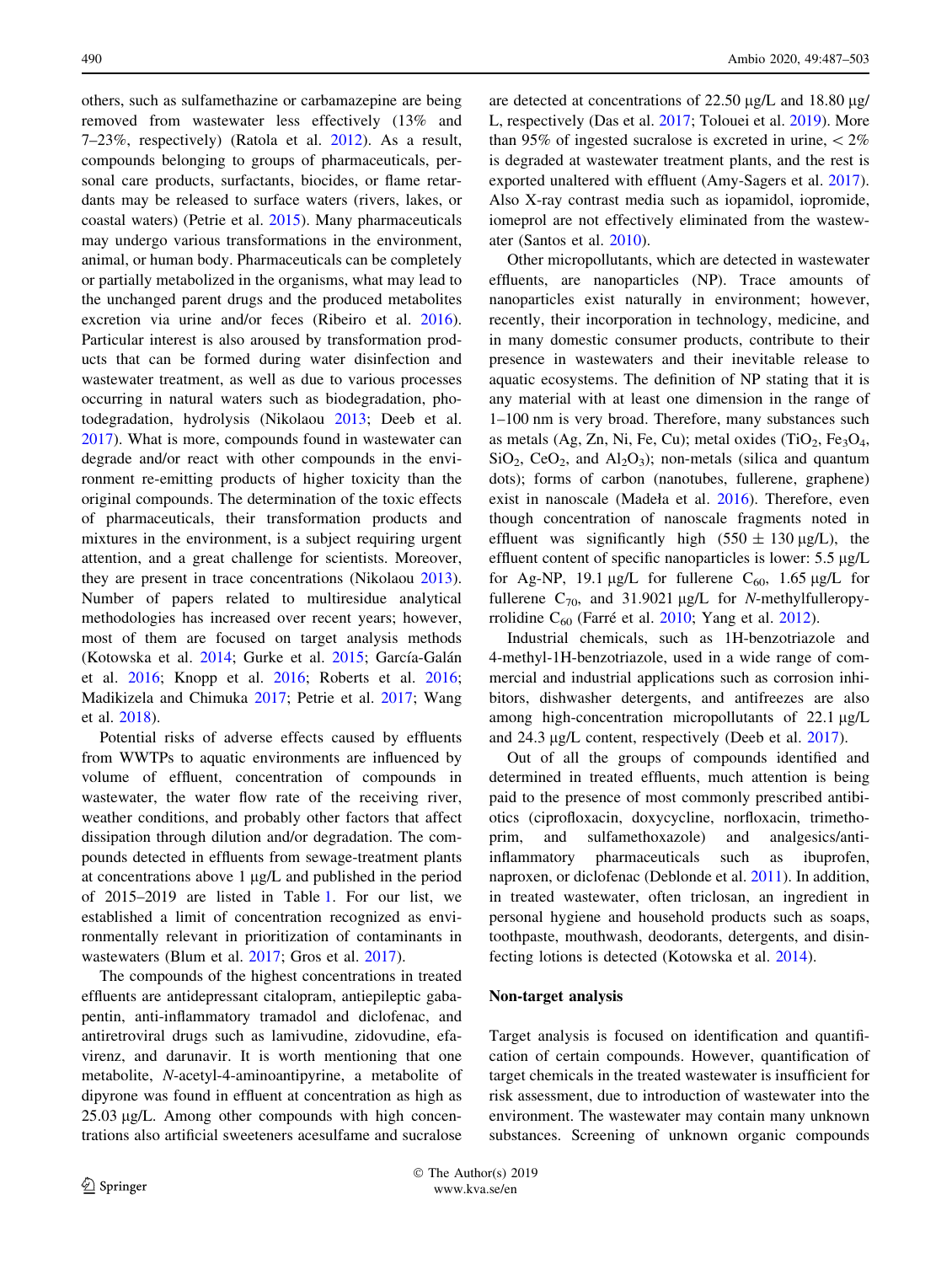<span id="page-4-0"></span>Table 1 The maximum concentrations of most often determined compounds in effluents from WWTPs, arranged in order of decreasing concentration

| Group of compounds              | Identified compounds                                                                          | Highest<br>concentration<br>determined $(\mu g/L)$ | References                        |
|---------------------------------|-----------------------------------------------------------------------------------------------|----------------------------------------------------|-----------------------------------|
| Antidepressant agents           | Citalopram                                                                                    | 840                                                | Cunha et al. (2019)               |
| Nanoparticles                   | Nanoscale fragments containing<br>70-85% of carbon, low amounts<br>of oxygen and heavy metals | $550 \pm 130$                                      | Hu et al. (2018)                  |
| Antiepileptics                  | Gabapentin                                                                                    | 79.86                                              | Oliveira et al. $(2015)$          |
| Analgesics/anti-inflammatories  | Tramadol                                                                                      | 59.05                                              | Petrie et al. $(2015)$            |
| Antiretroviral agents           | Lamivudine                                                                                    | $55.76 \pm 5.48$                                   | Ngumba $(2018)$                   |
| Antiretroviral agents           | Zidovudine                                                                                    | $37.14 \pm 2.56$                                   | Ngumba $(2018)$                   |
| Antiretroviral agents           | Efavirenz                                                                                     | $34 \pm 2.8$                                       | Abafe et al. $(2018)$             |
| H2-receptor antagonists         | Valsartan                                                                                     | 28.22                                              | Gurke et al. (2015)               |
| Metabolites                     | N-acetyl-4-aminoantipyrine                                                                    | 25.03                                              | Evgenidou et al. (2015)           |
| Industrial chemicals            | 4-Methyl-1H-benzotriazole                                                                     | 24.30                                              | Deeb et al. (2017)                |
| Analgesics/anti-inflammatories  | Diclofenac                                                                                    | 23.50                                              | Madikizela and Chimuka.<br>(2017) |
| Artificial sweetener            | Acesulfame                                                                                    | 22.50                                              | Das et al. (2017)                 |
| Industrial chemical             | 1H-benzotriazole                                                                              | 22.10                                              | Deeb et al. (2017)                |
| Artificial sweetener            | Sucralose                                                                                     | 18.80                                              | Tolouei et al. (2019)             |
| Angiotensin receptor antagonist | Irbesartan                                                                                    | 17.90                                              | Kårelid et al. (2017)             |
| Contrast media                  | Iopromide                                                                                     | 17.90                                              | Qi et al. (2015)                  |
| Antiretroviral agents           | Darunavir                                                                                     | $17 \pm 0.55$                                      | Abafe et al. (2018)               |
| Contrast media                  | Iopamidol                                                                                     | 16.29                                              | Völker et al. $(2017)$            |
| Anti-anxiety agents             | Bromazepam                                                                                    | 15.54                                              | Cunha et al. $(2019)$             |
| Analgesics/anti-inflammatories  | Naproxen                                                                                      | 14.40                                              | Madikizela and Chimuka.<br>(2017) |
| Analgesics/anti-inflammatories  | Acetaminophen                                                                                 | 11.73                                              | Petrie et al. $(2015)$            |
| Contrast media                  | Diatrizoate                                                                                   | 11.73                                              | Völker et al. $(2017)$            |
| Stimulants                      | Caffeine                                                                                      | 11.45                                              | Gros et al. (2017)                |
| Metabolites                     | Metronidazole-OH                                                                              | 11.34                                              | Evgenidou et al. (2015)           |
| Contrast media                  | Iomeprol                                                                                      | 11.25                                              | Völker et al. (2017)              |
| Antidiabetic drugs              | Metformin                                                                                     | 10.35                                              | Das et al. (2017)                 |
| Diuretics                       | Furosemide                                                                                    | 9.96                                               | Papageorgiou et al. (2016)        |
| Analgesics/anti-inflammatories  | Nimesulide                                                                                    | 9.73                                               | Papageorgiou et al. (2016)        |
| <b>Metabolites</b>              | 4-Aminoantipyrine                                                                             | 9.29                                               | Evgenidou et al. $(2015)$         |
| Metabolites                     | 4-Methylaminoantipyrine                                                                       | 9.25                                               | Evgenidou et al. (2015)           |
| Analgesics/anti-inflammatories  | Ibuprofen                                                                                     | 9.20                                               | Gros et al. (2017)                |
| Metabolites                     | Erythromycin-H <sub>2</sub> O                                                                 | 7.84                                               | Evgenidou et al. (2015)           |
| Anti-anxiety agents             | Oxazepam                                                                                      | 7.43                                               | Cunha et al. (2019)               |
| Contrast media                  | Diatrizoic acid                                                                               | 7.03                                               | Ribbers et al. (2019)             |
| Metabolites                     | 4'-Hydroxy diclofenac                                                                         | 7.02                                               | García-Galán et al. (2016)        |
| Beta-blockers                   | Metoprolol                                                                                    | 5.76                                               | Gurke et al. (2015)               |
| Metabolites                     | Erythro/threo-hydrobupropion                                                                  | 5.70                                               | Evgenidou et al. (2015)           |
| Metabolites                     | o-desmethylvenlafaxine                                                                        | 5.50                                               | Evgenidou et al. (2015)           |
| Antidepressant agents           | Venlafaxine                                                                                   | 5.50                                               | Roberts et al. $(2016)$           |
| Analgesics/anti-inflammatories  | Codeine                                                                                       | 5.27                                               | Petrie et al. $(2015)$            |
| Analgesics/anti-inflammatories  | Ketoprofen                                                                                    | 5.25                                               | Oliveira et al. (2015)            |
| Antibiotics                     | Cephalexin                                                                                    | 5.07                                               | Deeb et al. (2017)                |
| Flame retardants                | Tri-(2-chloroisopropyl)phosphate                                                              | 4.90                                               | Gros et al. (2017)                |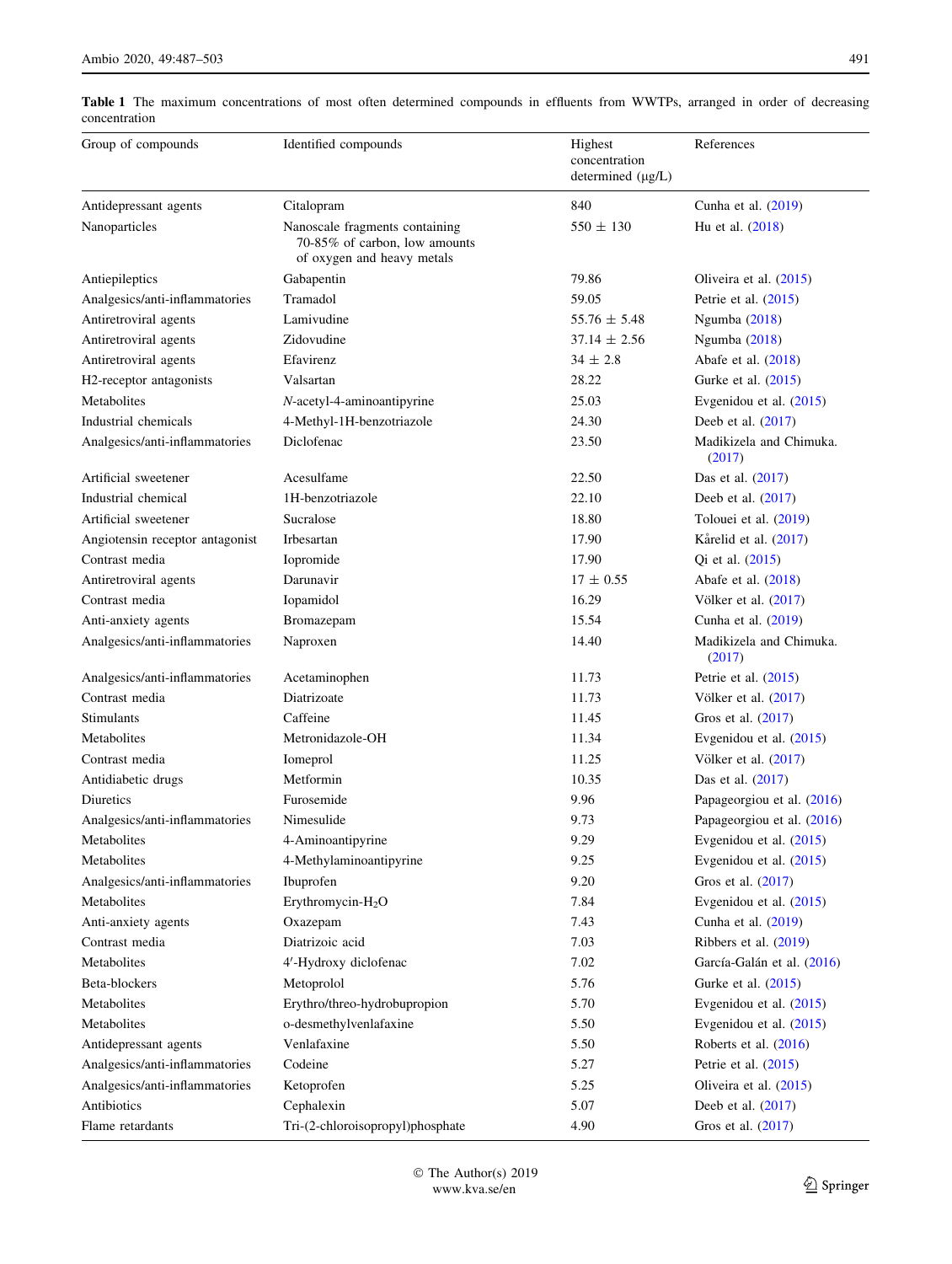# Table 1 continued

| Group of compounds                                   | Identified compounds                                  | Highest<br>concentration<br>determined $(\mu g/L)$ | References                 |
|------------------------------------------------------|-------------------------------------------------------|----------------------------------------------------|----------------------------|
| Analgesics/anticonvulsant                            | Carbamazepine                                         | 4.61                                               | Deeb et al. (2017)         |
| Flame retardants                                     | Tris-(2-butoxyethyl)phosphate                         | 4.60                                               | Gros et al. (2017)         |
| Sunscreen Agent                                      | 4-Benzophenone                                        | 4.31                                               | Petrie et al. $(2015)$     |
| Preservative and anti-infective<br>agent             | Triclosan                                             | 4.26                                               | Deeb et al. (2017)         |
| Industrial chemicals                                 | 2,4,7,9-Tetramethyl-5-decyne-4,7-diol                 | 4.20                                               | Blum et al. (2017)         |
| Antiepileptics                                       | Lamotrigine                                           | 4.12                                               | Oliveira et al. (2015)     |
| Diuretics                                            | Theobromine                                           | 4.01                                               | Oliveira et al. (2015)     |
| Antiretroviral agents                                | Lopinavir                                             | $3.8 \pm 0.35$                                     | Abafe et al. $(2018)$      |
| Metabolites                                          | 10,11-Dihydro-trans-10,11-dihydroxy-<br>carbamazepine | 3.60                                               | Evgenidou et al. (2015)    |
| Metabolites                                          | Carbamazepine-10,11-epoxide                           | 3.58                                               | Evgenidou et al. (2015)    |
| Antiretroviral agents                                | Raltegravir                                           | $3.5 \pm 1.3$                                      | Abafe et al. (2018)        |
| Diuretics                                            | Hydrochlorothiazide                                   | 3.42                                               | Oliveira et al. (2015)     |
| Transformation product (oxidation) Carboxy-Acyclovir |                                                       | 3.40                                               | Knopp et al. $(2016)$      |
| Beta-blockers                                        | Sotalol                                               | 3.33                                               | Roberts et al. $(2016)$    |
| Antibiotics                                          | Sulfamethoxazole                                      | 3.25                                               | Oliveira et al. $(2015)$   |
| <b>Bronchodilator</b>                                | Theophylline                                          | 3.17                                               | Petrie et al. $(2015)$     |
| Lipid regulator                                      | Bezafibrate                                           | 3.12                                               | Gros et al. (2017)         |
| Metabolites                                          | Cotinine                                              | 3.10                                               | Evgenidou et al., 2015)    |
| Beta-blockers                                        | Atenolol                                              | 2.87                                               | Deeb et al. (2017)         |
| Angiotensin receptor antagonist                      | Telmisartan                                           | 2.75                                               | Gurke et al. $(2015)$      |
| H2-receptor antagonists                              | Cimetidine                                            | 2.61                                               | Petrie et al. $(2015)$     |
| Metabolites                                          | Metoprolol acid                                       | 2.51                                               | Evgenidou et al. (2015)    |
| Antibiotics                                          | Trimethoprim                                          | 2.40                                               | Deeb et al. (2017)         |
| Flame retardant                                      | Tris(2-butoxyethyl)phosphate                          | 2.40                                               | Blum et al. (2017)         |
| Antibiotics                                          | Penicillin G                                          | 2.22                                               | Deeb et al. (2017)         |
| Industrial chemicals                                 | Tolyltriazole                                         | 2.20                                               | Knopp et al. $(2016)$      |
| Antibiotics                                          | Levofloxacin                                          | 2.19                                               | Deeb et al. (2017)         |
| Analgesics                                           | Salicylic acid                                        | 2.18                                               | Evgenidou et al. (2015)    |
| Angiotensin receptor antagonist                      | Candesartan                                           | 1.99                                               | Gurke et al. (2015)        |
| Antiretroviral agents                                | Nevirapine                                            | $1.9 \pm 0.68$                                     | Abafe et al. (2018)        |
| Metabolites                                          | 10-Hydroxy-10,11-dihydrocarbamazepine                 | 1.90                                               | Evgenidou et al. (2015)    |
| Psychoanaleptics                                     | Desmethylvenlafaxine                                  | 1.87                                               | Oliveira et al. (2015)     |
| Metabolites                                          | Guanylurea                                            | 1.86                                               | Evgenidou et al. (2015)    |
| Antibiotics                                          | Clarithromycin                                        | 1.79                                               | Deeb et al. (2017)         |
| Lipid-regulators                                     | Simvastatin                                           | 1.74                                               | Papageorgiou et al. (2016) |
| Analgesics/anti-inflammatories                       | Aminopyrine                                           | 1.68                                               | Deeb et al. (2017)         |
| Anti-allergic agents                                 | Fexofenadine                                          | 1.61                                               | Archer et al. (2017)       |
| Metabolites                                          | Benzoylecgonine                                       | 1.60                                               | Petrie et al. $(2015)$     |
| Metabolites                                          | 4'-Hydroxy aceclofenac                                | 1.60                                               | Evgenidou et al. (2015)    |
| Flame retardant                                      | Tris(1-chloro-2-propyl)phosphate                      | 1.60                                               | Blum et al. (2017)         |
| Antiretroviral agents                                | Ritonavir                                             | $1.50 \pm 0.053$                                   | Abafe et al. $(2018)$      |
| Antibiotics                                          | Norfloxacin                                           | 1.50                                               | Deeb et al. (2017)         |
| Phytosterols                                         | Beta-sitosterol                                       | 1.50                                               | Wang et al. (2018)         |
| Metabolites                                          | O-Desmethyltramadol                                   | 1.47                                               | Archer et al. (2017)       |
| Industrial chemicals                                 | Methylindole                                          | 1.42                                               | Deeb et al. (2017)         |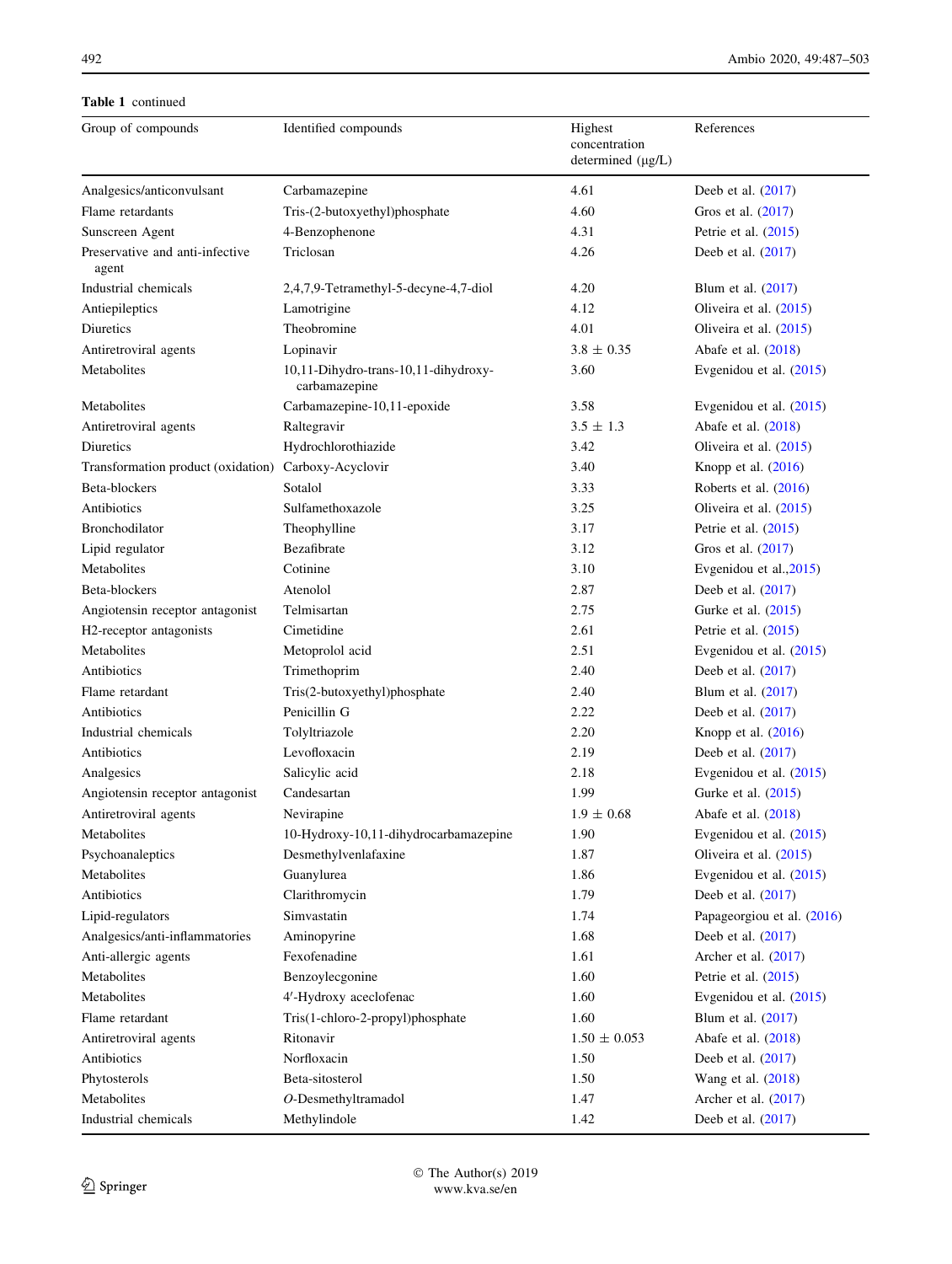| Group of compounds              | Identified compounds         | Highest<br>concentration<br>determined $(\mu g/L)$ | References                    |
|---------------------------------|------------------------------|----------------------------------------------------|-------------------------------|
| Beta-blockers                   | Labetalol                    | 1.40                                               | Oliveira et al. $(2015)$      |
| Solvents                        | 2-Butoxyethanol              | 1.40                                               | Wang et al. $(2018)$          |
| Antibiotics                     | Erythromycin                 | 1.39                                               | Petrie et al. $(2015)$        |
| H2-receptor antagonists         | Ranitidine                   | 1.38                                               | Dasenaki and Thomaidis (2015) |
| Hormones                        | Progesterone                 | 1.34                                               | Deeb et al. $(2017)$          |
| Metabolites                     | Carboxy-ibuprofen            | 1.27                                               | Evgenidou et al. $(2015)$     |
| Antihistamines                  | Cetirizine                   | 1.24                                               | Papageorgiou et al. (2016)    |
| Antiepileptics                  | Pregabalin                   | 1.24                                               | Gurke et al. (2015)           |
| Flame retardant/plasticizer     | Tris(2-chloroethyl)phosphate | 1.16                                               | Wang et al. $(2018)$          |
| Antibiotics                     | Ciprofloxacin                | 1.08                                               | Deeb et al. $(2017)$          |
| Angiotensin receptor antagonist | Eprosartan                   | 1.04                                               | Gurke et al. $(2015)$         |
| Analgesics/anti-inflammatories  | Lidocaine                    | 1.00                                               | Oliveira et al. (2015)        |

present in the treated wastewater allows for the identification of particularly hazardous compounds and can be useful for maintaining the suitable purity of surface water (Kotowska et al. [2012\)](#page-15-0). Most scientific research focuses on the determination of specific compounds. There are only few reports in literature on the identification of non-target contaminants in the treated sewage (Gómez et al. [2009](#page-14-0); Kotowska et al. [2012](#page-15-0); Hug et al. [2014](#page-14-0); Dsikowitzky et al. [2015;](#page-14-0) Hrubik et al. [2016;](#page-14-0) Blum et al. [2017;](#page-13-0) Gros et al. [2017\)](#page-14-0). This is due to the fact that the analysis of these kinds of contaminants is complicated, time consuming, and represents a real challenge for environmental analysts. Nontarget analysis allows for identification of both known and unknown chemicals. The analytical methods for the detection and quantification of non-target contaminants (in group of organic compounds) are generally based on separation methods, particularly gas chromatography (GC) or/ and liquid chromatography (LC) coupled with a potential instrument for identification such as mass spectrometry (MS) (Gómez et al. [2009\)](#page-14-0). The choice of the applied method is associated with physicochemical properties of the target analytes. Liquid chromatography–high-resolution mass spectrometry (LC–HRMS) offers the possibility to detect hundreds of polar and non-polar compounds without pre-selection of analytes (Hug et al. [2014](#page-14-0)).

In general for the analysis of pharmaceuticals in wastewater, it is appropriate to use GC; however, degradation products of some of those compounds may be thermolabile and decompose during GC analysis as it is in the case of carbamazepine and its degradation product iminostilbene (Gómez et al. [2009\)](#page-14-0). The compound's spectrum that is detectable with the use of GC–MS method

is restricted to volatile, low-molecular weight non-polar to semi-polar organic substances (Dsikowitzky et al. [2015](#page-14-0)). Additionally, the use of  $GC \times GC$  allowed better separation of the analytes from interferences in complex samples without extensive sample preparation (Blum et al. [2017](#page-13-0)). The disadvantage of GC–MS application is that it requires a time-consuming derivatization step, during which there are risks of analyte losses (Nikolaou [2013](#page-15-0)). For identification of non-target compounds present in the treated wastewater a mass spectrometry scanning mode full-scan mode can be applied. Another method used, often for quantitative determination, is selected ion monitoring (SIM). The main advantage of the full-scan mode over the SIM mode is the possibility of simultaneous identification of various eluted compounds that could be of interest (Gómez et al.  $2009$ ). A major disadvantage is that, generally, the full-scan method is less sensitive than SIM mode, although new generation equipment yields sufficient sen-sitivity (Gómez et al. [2009](#page-14-0)). Considerable problems are also attributed to the analysis of the obtained chromatograms, as in non-target screening, in which often no initial information on the analytes is available, automated peak detection and spectra deconvolution algorithms are applied, which typically reveal several thousands of peaks in an individual wastewater sample (Hug et al. [2014\)](#page-14-0).

#### Environmental effects

Environmental risks posed by substances depend on their physical and chemical speciation and affinity for solid matter and water, which can have a significant impact on their bioavailability. Furthermore, the risk for living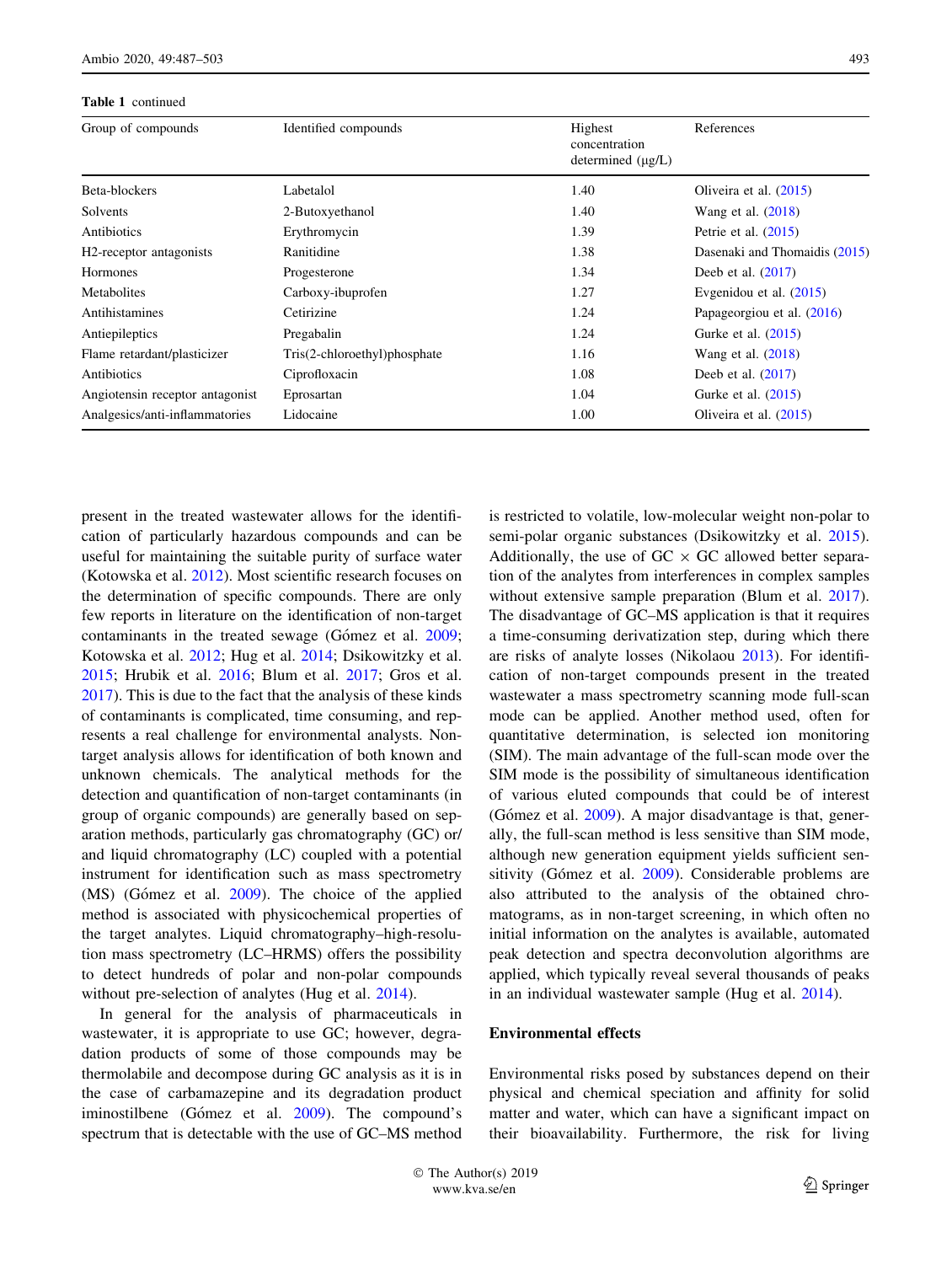organisms is also dependent on the mobility of substances and their ability to be transferred up in the food chain. In the tissues of marine organisms contaminants can be accumulated or ingested from water or suspended matter. The result is that the pollutants concentration in the tissues of living organisms may be present at levels comparable to the concentrations in the environment or even higher (bioaccumulation). The wide variation in environmental conditions in different water areas can also affect bioavailability. Among these conditions: salinity, temperature, pH changes, or turbidity can be distinguished. In addition to the physicochemical properties, also the sensitivity of the species can affect the ability to bioaccumulate pollutants. Different species have different potential to bioaccumulate compounds, even when they are exposed to the same levels of specific pollutants. Even individuals of one species exposed to the same concentration of contaminants in for similar period of time may not accumulate the substance at the same rate. It is associated with other factors such as age, sex, size, and physiological state of the organism (Garnaga [2012](#page-14-0)).

Information on the concentration levels of chemicals in treated effluents is insufficient to assess the risk to aquatic ecosystems. The results of chemical analysis of target and non-target compounds provide only some information about the potential hazard to humans and the environment. In addition, analysis of non-target compounds presents many difficulties for the analyst. Due to the fact that in treated sewage a complex mixture of compounds is present and also degradation and transformation products of these compounds are occurring, it is difficult to predict the effects of this type of bottom-up approach, based on criteria for individual chemicals (Fang et al. [2017](#page-14-0)). Many compounds present in treated effluents exhibit toxic properties. Therefore, the main detrimental effects of organic micropollutants are attributed to their potential acute toxicity or sub-lethal effects on the biota. Ecotoxicological studies seem to be an excellent tool for assessing the hazards arising from the presence of harmful compounds in the treated wastewater. The ecotest results reflect the actual threat to organisms occurring in certain ecosystems. What is more, they are less time consuming and do not require highly specialized analytical equipment and staff.

Ecotoxicity tests are performed on a biological sample, i.e., a representative population of a given species of organism, which is (or is not) a subject to some change/modification after exposure to the particular pollutant for a certain time. In ecotoxicological studies various bioassays, based on aquatic organisms, are used such as bacteria, algae, macrophytes, molluscs, crustacean, and fish. It is recommended to perform several tests incorporating various species that represent different trophic levels. The test result is based on the determination of the dose or concentration of the chemical substance inducing the specific effect on the indicator organism (e.g.,  $LC_{50}$  lethal concentration which causes death in 50% individuals in the population,  $EC_{50}$ —effect concentration which causes a measurable effect in 50% of individuals in population,  $IC_{50}$ —inhibition concentration that causes growth suppression of 50% of individuals in population). In Table [2,](#page-8-0) toxicity of the compounds, which were identified at the highest concentration levels in the treated wastewater (see Table [1](#page-4-0)), towards the selected indicator organisms is given. This group of compounds is mainly dominated by pharmaceuticals.

The highest toxicity to Pseudokirchneriella subcapitata microalgae was noted for citalopram and naproxen, while for gabapentin, valsartan, irbesartan, and acetaminophen it was the lowest. High sensitivity to naproxen and its compounds also show Vibrio fischeri bacteria, Hydra attenuate, and Lemna minor. A source of high toxicity to Lemna minor was also diclofenac and benzotriazole. However, acesulfame is not toxic to Lemna minor.

Acetaminophen exhibits high toxicity to Daphnia magna, whereas its toxicity to the bacteria Vibrio fischeri is low. In turn, gabapentin manifests low toxicity with respect to all the examined indicator organisms. Vibrio fischeri bacteria are also sensitive for diclofenac but responsive to metronidazole (see Table [2](#page-8-0)). Studies reported that X-ray contrast media (i.e., iopromide, iopamidol) did not pose risk to aquatic organisms at environmentally relevant concentrations; however, data on combined toxic effects between X-ray contrast media and other substances present in environment are still scarce (Haiß and Kümmerer [2006](#page-14-0); Tran et al. [2018](#page-16-0)).

Many of the compounds identified in wastewater have the potential to disrupt endocrine processes. Endocrinedisrupting chemicals (EDCs) are substances naturally or anthropogenically occurring in the environment. According to the definition, adopted by World Health Organization (WHO), they are exogenous compounds or mixtures with properties to change the function of the endocrine system, which will result in negative consequences on the organism, its progeny, or subpopulations. These compounds belong to different chemical families, and are able to interfere with the hormonal system of exposed organisms by mimicking or counteracting natural hormones (Huerta et al. [2016\)](#page-14-0). It has been estimated that from hundreds of thousands of presently produced compounds around 1000 of them may have endocrine-disrupting properties (Gore et al. [2014](#page-14-0)). Those compounds include mainly polychlorinated biphenyls (PCBs), bisphenol A, phthalates, pesticides, some pharmaceuticals, brominated flame retardants, and organic tin compounds (Kima et al. [2015\)](#page-15-0). The standard method for biological treatment of wastewater used in a typical wastewater treatment results in only partial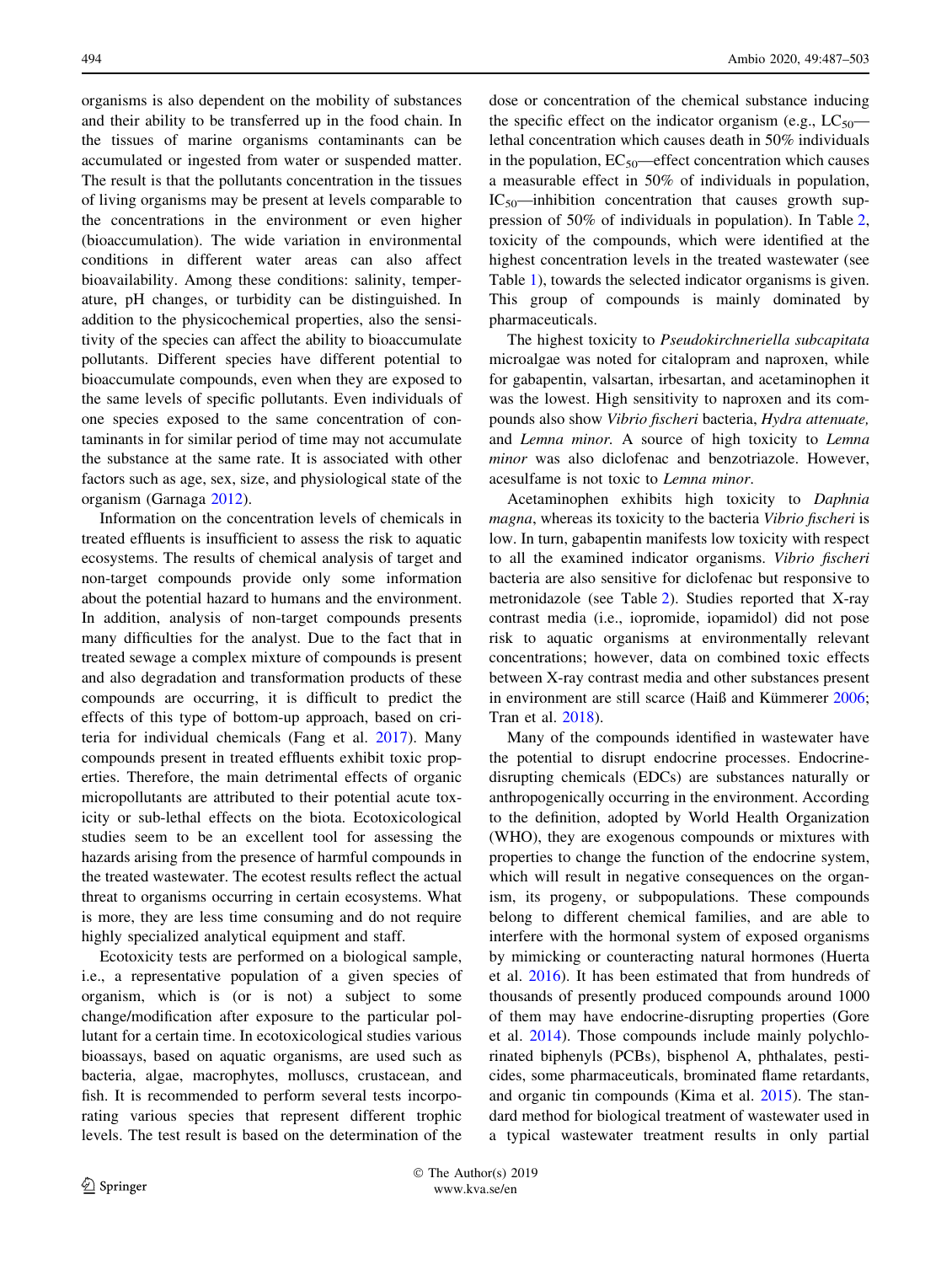<span id="page-8-0"></span>

|                         |                                            |                                | Table 2 Toxicity parameters of the compounds which were identified at the highest concentration levels in the treated wastewater |                                                                   |                              |
|-------------------------|--------------------------------------------|--------------------------------|----------------------------------------------------------------------------------------------------------------------------------|-------------------------------------------------------------------|------------------------------|
| Name of the<br>compound | Parameter measured<br>duration of the test | GV <sup>ā</sup><br>Toxicity (n | Species                                                                                                                          | Additional information                                            | References                   |
| Citalopram              | EC <sub>50</sub> , 72 h                    | 3.300                          | Pseudokirchneriella subcapitata                                                                                                  |                                                                   | Minguez et al. (2016)        |
|                         | EC <sub>50</sub> , 48 h                    | $1.600\,$                      | Pseudokirchneriella subcapitata                                                                                                  | Growth inhibition                                                 | Cunha et al. (2019)          |
|                         | EC <sub>50</sub> , 72 h                    | 0.505                          | Skeletonema marinoi                                                                                                              |                                                                   | Minguez et al. (2016)        |
|                         | $EC_{50}$                                  | 3.9                            | Ceriodaphnia dubia                                                                                                               |                                                                   | Cunha et al. (2019)          |
|                         | 8 days<br>LOEC,                            | 4.0                            | Ceriodaphnia dubia                                                                                                               | Reproduction                                                      |                              |
|                         | $EC_{50}$                                  | 30.14                          | Daphnia similis                                                                                                                  |                                                                   |                              |
|                         | EC <sub>50</sub> , 48 h                    | 30.14                          | Daphnia magna                                                                                                                    |                                                                   | Minguez et al. (2016)        |
|                         | $EC_{50}$ , 24 h                           | 22.81                          | Daphnia magna                                                                                                                    |                                                                   | Yang et al. (2017)           |
|                         | EC <sub>50</sub> , 48 h                    | 7.44                           | Daphnia magna                                                                                                                    |                                                                   |                              |
|                         | EC <sub>50</sub> , 48 h                    | $>100$                         | Artemia salina                                                                                                                   |                                                                   | Minguez et al. (2016)        |
|                         | LOEC                                       | 0.000405                       | Leptoxis carinata                                                                                                                |                                                                   | Cunha et al. (2019)          |
| Gabapentin              | $\text{LD}_{50}$ , 96 h                    | 50                             | Oncorhynchus mykiss                                                                                                              |                                                                   | Pfizer (2011)                |
|                         | $EC_{50}$ , 24 h                           | $>500$                         | Daphnia magna                                                                                                                    |                                                                   |                              |
|                         | EC <sub>50</sub> , 48 h                    | $>100$                         | Daphnia magna                                                                                                                    |                                                                   | Minguez et al. (2016)        |
|                         | EC <sub>50</sub> , 72 h                    | $>100$                         | Pseudokirchneriella subcapitata                                                                                                  |                                                                   |                              |
|                         | EC <sub>50</sub> , 48 h                    | $>100$                         | Artenia salina                                                                                                                   |                                                                   |                              |
|                         | EC <sub>50</sub> , 72 h                    | $>100$                         | Skeletonema marinoi                                                                                                              |                                                                   |                              |
| Tramadol                | $LC_{50}$<br>$<96$ h                       | 130                            | Unspecified fish                                                                                                                 | Tramadol HCI                                                      | Sanderson and                |
|                         | EC <sub>50</sub> , 48 h                    | 73                             | Daphnia spp.                                                                                                                     | Tramadol HCl                                                      | Thomsen (2009)               |
|                         | $EC_{50}$ , 24 h                           | 170                            | Daphnia magna                                                                                                                    |                                                                   | Le et al. (2011)             |
|                         | $\mathrm{EC}_{50}$                         | $>4000$                        | Pseudomonas putida                                                                                                               | Tramadol HCI                                                      | Bergheim et al. (2012)       |
| Lamivudine              | EC <sub>50</sub> , 72 h                    | 49.06                          | Pseudokirchneriella subcapitata                                                                                                  | In pharmaceutical product, Kivexa with<br>formoterol and abacavir | Guo et al. (2015)            |
|                         | EC <sub>50</sub> , 72 h                    | $>96.9$                        | Pseudokirchneriella subcapitata                                                                                                  | In pharmaceutical product Zeffix                                  |                              |
|                         | EC <sub>50</sub> , 72 h                    | 96.9                           | Pseudokirchneriella subcapitata                                                                                                  | In pharmaceutical product Epivir                                  |                              |
| Efavirenz               | EC <sub>50</sub> , 72 h                    | >0.012                         | Pseudokirchneriella subcapitata                                                                                                  | In pharmaceutical product Stocrin                                 | Guo et al. (2015)            |
|                         | $\mathrm{EC}_{50}$                         | $0.012 - 96.9$                 | Green algae                                                                                                                      |                                                                   |                              |
|                         | EC <sub>10</sub> , 12 days                 | $-0.76$                        | Microcystis aeruginosa                                                                                                           | In pharmaceutical product Stocrin                                 |                              |
|                         | 96 h                                       | $1.03 \times 10^{-7}$          | Oreochromis mossambicus                                                                                                          | Liver damage, histology-based assessment                          | Robson et al. (2017)         |
| Valsartan               | 드<br>NOEC, 72                              | 85                             | Desmodesmus subspicatus                                                                                                          |                                                                   | Perrodin and Orias<br>(2017) |
|                         | $\text{LC}_{50},\!96$ h                    | $>100$                         | Salmo gairdneri (Oncorhynchus mykiss)                                                                                            |                                                                   | Bayer et al.                 |
|                         | EC <sub>50</sub> , 48 h                    | $>580$                         | Daphnia magna                                                                                                                    |                                                                   | (2014)Oncorhynchus           |
|                         | EC <sub>50</sub> , 48 h                    | $>100$                         | Daphnia magna                                                                                                                    |                                                                   | Minguez et al. (2016)        |
|                         | EC <sub>50</sub> , 72 h                    | $>100$                         | Pseudokirchneriella subcapitata                                                                                                  |                                                                   |                              |
|                         | EC <sub>50</sub> , 48 h                    | $>100$                         | Artemia salina                                                                                                                   |                                                                   |                              |

<sup>©</sup> The Author(s) 2019 The Author(s) 2019<br>www.kva.se/en 1233 and 223 Springer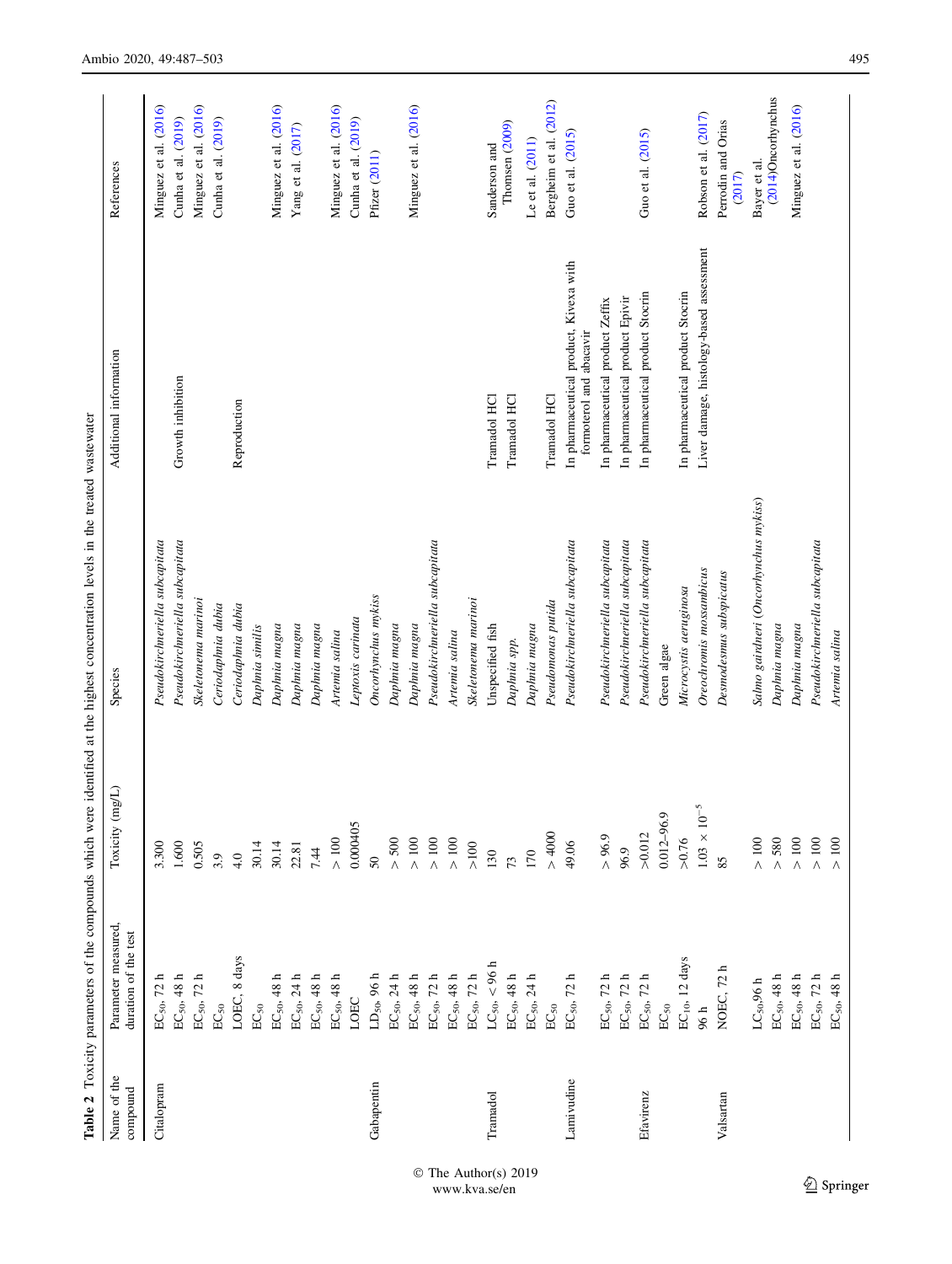| Table 2 continued                |                                             |                 |                                             |                                                     |                             |
|----------------------------------|---------------------------------------------|-----------------|---------------------------------------------|-----------------------------------------------------|-----------------------------|
| Name of the<br>compound          | Parameter measured,<br>duration of the test | Toxicity (mg/L) | Species                                     | Additional information                              | References                  |
| aminoantipyrine<br>$N$ -acetyl-4 | LC <sub>20</sub>                            | $\overline{10}$ | Daphnia magna                               |                                                     | Gómez et al. (2008)         |
| benzotriazole<br>4-Methyl-1H-    | <b>NOEC</b>                                 | >15             | Oncorhynchus mykiss (epithelial cell lines) | In mixture (1:1) with 5-methyl-1H-<br>benzotriazole | Zeng et al. (2016)          |
|                                  | EC <sub>50</sub> , 15 min                   | $\overline{21}$ | Vibrio fischeri                             |                                                     | Pillard et al. (2001)       |
|                                  | $LC_{50}$ , 48 h                            | 118             | Ceriodaphnia dubia                          |                                                     |                             |
|                                  | LC <sub>50</sub> , 96 h                     | 63              | Pimephales promelas                         |                                                     |                             |
| Diclofenac                       | $EC_{50}$                                   | 1950            | Raoultella sp, strain DD4                   |                                                     | Domaradzka et al.<br>(2016) |
|                                  | $EC50$ , 15 min                             | 14.31           | Vibrio fischeri                             | Sodium salt                                         | De García et al. (2014)     |
|                                  | $EC_{50}$                                   | 416.67          | Staphylococcus warneri                      |                                                     | Domaradzka et al.           |
|                                  | MTC (microbial toxic                        | $>1300$         | Pseudomonas aurantiaca                      |                                                     | (2016)                      |
|                                  | concentration)                              |                 | Serratia rubidaea                           |                                                     |                             |
|                                  | $\mathrm{EC}_{50}$                          | 782.11          | Sorghum bicolor                             | Sodium salt                                         | Wieczerzak et al.<br>(2018) |
|                                  | EC <sub>50</sub> , 7 days                   | 7.5             | Lenna minor                                 | Total frond area                                    | Cleuvers (2003)             |
|                                  | EC <sub>50</sub> , 3 days                   | 72              | Desmodesmus subspicatus                     | Sodium salt                                         |                             |
|                                  | EC <sub>50</sub> , 48 h                     | 68              | Daphnia magna                               | Sodium salt,                                        |                             |
| Acesulfame                       | NOEC, 48 h                                  | > 1000          | Daphnia magna                               |                                                     | Stolte et al. (2013)        |
|                                  | NOEC, 7 days                                | $>1000$         | Lenna minor                                 |                                                     |                             |
|                                  | NOEC, 24 h                                  | $>1000$         | Scenedesmus vacuolatus                      |                                                     |                             |
| 1H-benzotriazole                 | EC <sub>10</sub> , 72 h                     | 1.18            | Desmodesmus subspicatus                     |                                                     | Seeland et al. (2012)       |
|                                  | EC <sub>50</sub> , 72 h                     | 231             | Scenedesmus subspicatus                     | Growth                                              | Cantwell et al. (2015)      |
|                                  | EC <sub>50</sub> , $72 h$                   | 102             | Scenedesmus subspicatus                     | <b>Biomass</b>                                      |                             |
|                                  | EC <sub>50</sub> , 15 min                   | 41.65           | Vibrio fischeri                             | Luminescence                                        |                             |
|                                  | $LC_{50}$ , 48 h                            | 107             | Daphnia magna                               | Immobilization                                      | Seeland et al. (2012)       |
|                                  | EC <sub>50</sub> , 21 days                  | 25.9-76.9       | Daphnia magna                               | Reproduction                                        | Cantwell et al. (2015)      |
|                                  | $LC_{50}$ , 48 h                            | 102             | Ceriodaphnia dubia                          | Mortality                                           | Pillard et al. (2001)       |
|                                  | EC <sub>50</sub> , 48 h                     | 15.8            | Daphnia galeata                             | Immobilization                                      | Seeland et al. (2012)       |
|                                  | LC <sub>50</sub> , 96 h                     | 65              | Pimephales promelas                         |                                                     | Pillard et al. (2001)       |
|                                  | $LC_{50}$ , 96 h                            | 25              | Pimephales promelas                         | Mortality, static                                   | Cantwell et al. (2015)      |
|                                  | $LC_{50}$ , 48 h                            | 25.7            | Pimephales promelas                         | Mortality, static                                   |                             |
|                                  | $LC_{50}$ , 48 h                            | 27.5            | Lepomis macrochirus                         | Mortality, juvenile, static                         | Cantwell et al. (2015)      |
|                                  | $LC_{50}$ , 96 h                            | 25              | Leponis macrochirus                         | Mortality, juvenile, static                         |                             |
|                                  | EC10,7 days                                 | 3.94            | Lenna minor                                 |                                                     | Seeland et al. (2012)       |
|                                  | EC <sub>50</sub> , 16 days                  | 8.3             | Chlorella sorokiniana                       | Growth                                              | Gatidou et al. (2019)       |

496 Ambio 2020, 49:487–503

 $\underline{\textcircled{\tiny 2}}$  Springer

© The Author(s) 2019 www.kva.se/en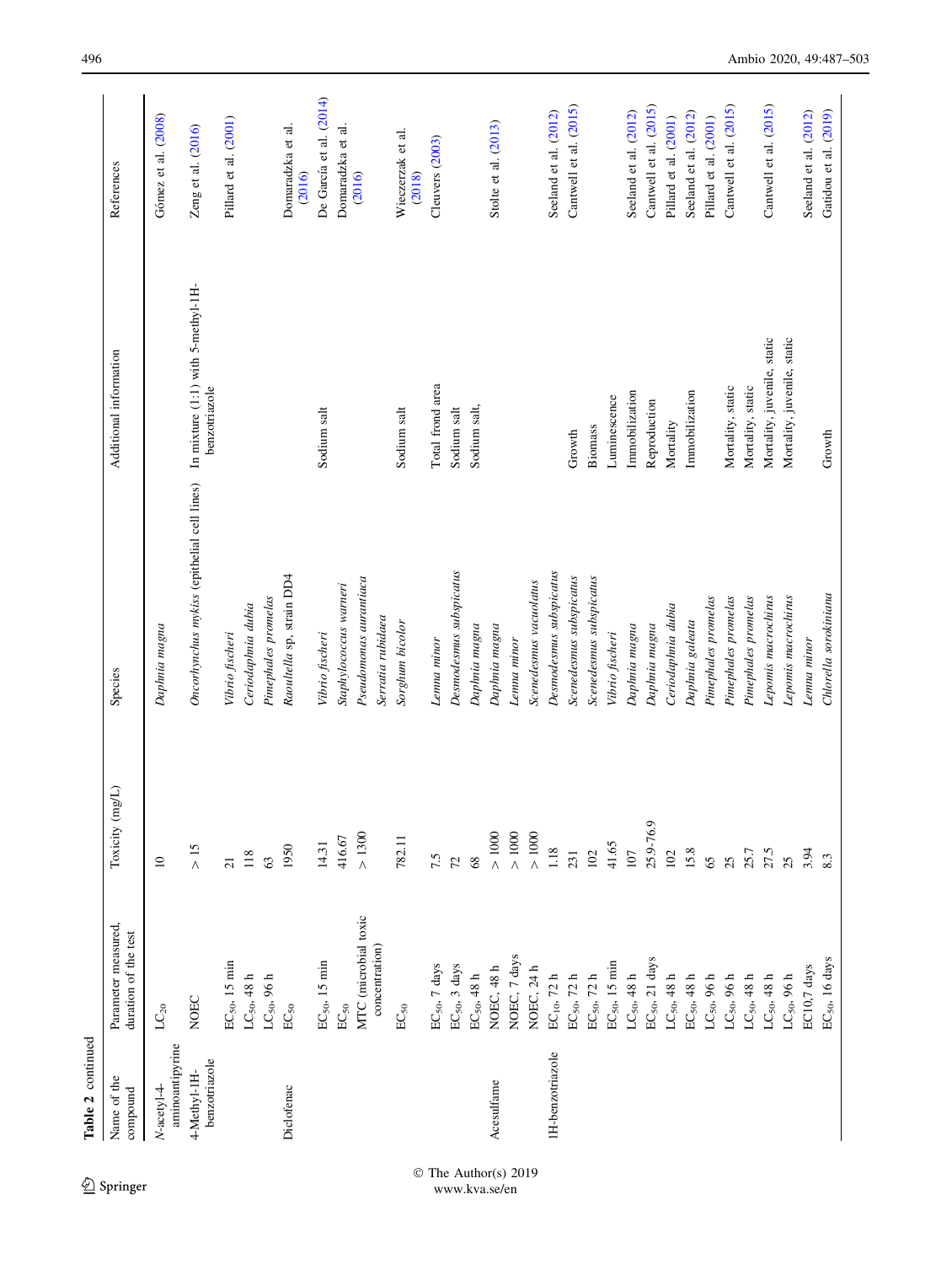| Name of the<br>compound | Parameter measured,<br>duration of the test                                  | Toxicity (mg/L)                                                                            | Species                         | Additional information              | References                     |
|-------------------------|------------------------------------------------------------------------------|--------------------------------------------------------------------------------------------|---------------------------------|-------------------------------------|--------------------------------|
| Sucralose               | EC <sub>50</sub> /LC <sub>50</sub> , 28 days<br>NOEC, 21 days                | 1800                                                                                       | Daphnia magna<br>Mysid shrimp   |                                     | Huggett and Stoddard<br>(2011) |
|                         | $\mathrm{EC}_{50}/\mathrm{LC}_{50}$                                          | $>93$<br>$>1800$<br>$>1800$<br>$>1800$<br>$>114$                                           | Daphnia magna                   |                                     | Tollefsen et al. (2012)        |
|                         | $\text{EC}_{50}/\text{LC}_{50}$ , 96 h                                       |                                                                                            | Green algae                     |                                     |                                |
|                         | NOEC, 7 days                                                                 |                                                                                            | Lemna gibba                     |                                     |                                |
|                         | NOEC, 28 days                                                                | 93                                                                                         | Americanysis bahia              |                                     | Huggett and Stoddard<br>(2011) |
| Irbesartan              | EC <sub>50</sub> , 96 h                                                      | 460                                                                                        | Pseudokirchneriella subcapitata | In pharmaceutical product Aprovel   | Guo et al. (2015)              |
|                         | EC <sub>50</sub> , 48 h                                                      | $>100$                                                                                     | Daphnia magna                   |                                     | Minguez et al. (2016)          |
|                         | $EC_{50}$ , 72 h<br>EC <sub>50</sub> , 48 h                                  | $>100$                                                                                     | Pseudokirchneriella subcapitata |                                     |                                |
|                         |                                                                              | $>100$                                                                                     | Artemia salina                  |                                     |                                |
| Iopromide               | EC <sub>50</sub> , 72 h                                                      | 10 000                                                                                     | Pseudokirchneriella subcapitata | In pharmaceutical product Ultravist | Guo et al. (2015)              |
|                         | $\mathrm{EC}_{50}$ 48 h                                                      |                                                                                            | Daphnia magna                   |                                     | Santos et al. (2010)           |
|                         | NOEC, 28 days                                                                | $> 1000$<br>$> 100$                                                                        | Danio rerio                     |                                     |                                |
| Darunavir               | $\mathrm{EC}_{50}$                                                           | 43-100                                                                                     | Green algae                     |                                     | Guo et al. (2015)              |
|                         | EC <sub>50</sub> , 72 h                                                      | $>43$                                                                                      | Pseudokirchneriella subcapitata | In pharmaceutical product Prezista  |                                |
| Bromazepam              | LOEC                                                                         | $1.5\text{ }$                                                                              | Danio rerio                     |                                     | Gebauer et al. (2011)          |
|                         | LOEC/21-23 days                                                              | 0.0001                                                                                     | Daphnia magna                   |                                     | Rivetti et al. (2016)          |
|                         | LOEC 48 h                                                                    | 0.0001                                                                                     | Daphnia magna                   |                                     |                                |
| Naproxen                | EC <sub>50</sub> , 48 h                                                      |                                                                                            | Daphnia magna                   | Naproxen-sodium                     | Cleuvers (2003)                |
|                         |                                                                              |                                                                                            | Ceriodaphnia dubia              | Naproxen-sodium                     | Isidori et al. (2005)          |
|                         |                                                                              |                                                                                            | Ceriodaphnia dubia              |                                     |                                |
|                         | $EC_{50}$ , 48 h<br>$EC_{50}$ , 48 h<br>$LC_{50}$ , 24 h<br>$LC_{50}$ , 24 h | $174$<br>$43.64$<br>$43.54$<br>$43.54$<br>$43.68$<br>$24.64$<br>$24.2$<br>$24.2$<br>$25.7$ | Thamnocephalus platyurus        | Naproxen-sodium                     |                                |
|                         |                                                                              |                                                                                            | Thannocephalus platyurus        |                                     |                                |
|                         | $\mathrm{EC}_{50}$ 96 h                                                      |                                                                                            | Hydra attenuata                 |                                     | Quinn et al. (2008)            |
|                         | $\text{LC}_{50}$ 24 h                                                        |                                                                                            | <b>Brachionus</b> calyciflorus  | Naproxen-sodium                     | Isidori et al. (2005)          |
|                         | EC <sub>50</sub> , 7 days                                                    |                                                                                            | Lenna minor                     | Naproxen-sodium                     | Cleuvers (2003)                |
|                         | EC <sub>50</sub> , 96 h                                                      |                                                                                            | Pseudokirchneriella subcapitata |                                     | Harada et al. (2008)           |
|                         | $\rm IC_{50},$ 96 h                                                          | 39.31                                                                                      | Pseudokirchneriella subcapitata | Naproxen-sodium                     | Isidori et al. (2005)          |
|                         | EC <sub>50</sub> , 3 days                                                    | $>320$                                                                                     | Desmodesmus subspicatus         | Naproxen-sodium                     | Cleuvers (2003)                |
|                         | EC <sub>50</sub> , 15 min                                                    | 18.5                                                                                       | Vibrio fischeri                 |                                     | Harada et al. (2008)           |
|                         | $EC50$ , 15 min                                                              | 17.92                                                                                      | Vibrio fischeri                 |                                     | De García et al. (2014)        |

Table 2 continued

Table 2 continued

© The Author(s) 2019 www.kva.se/en  $\triangle$  Springer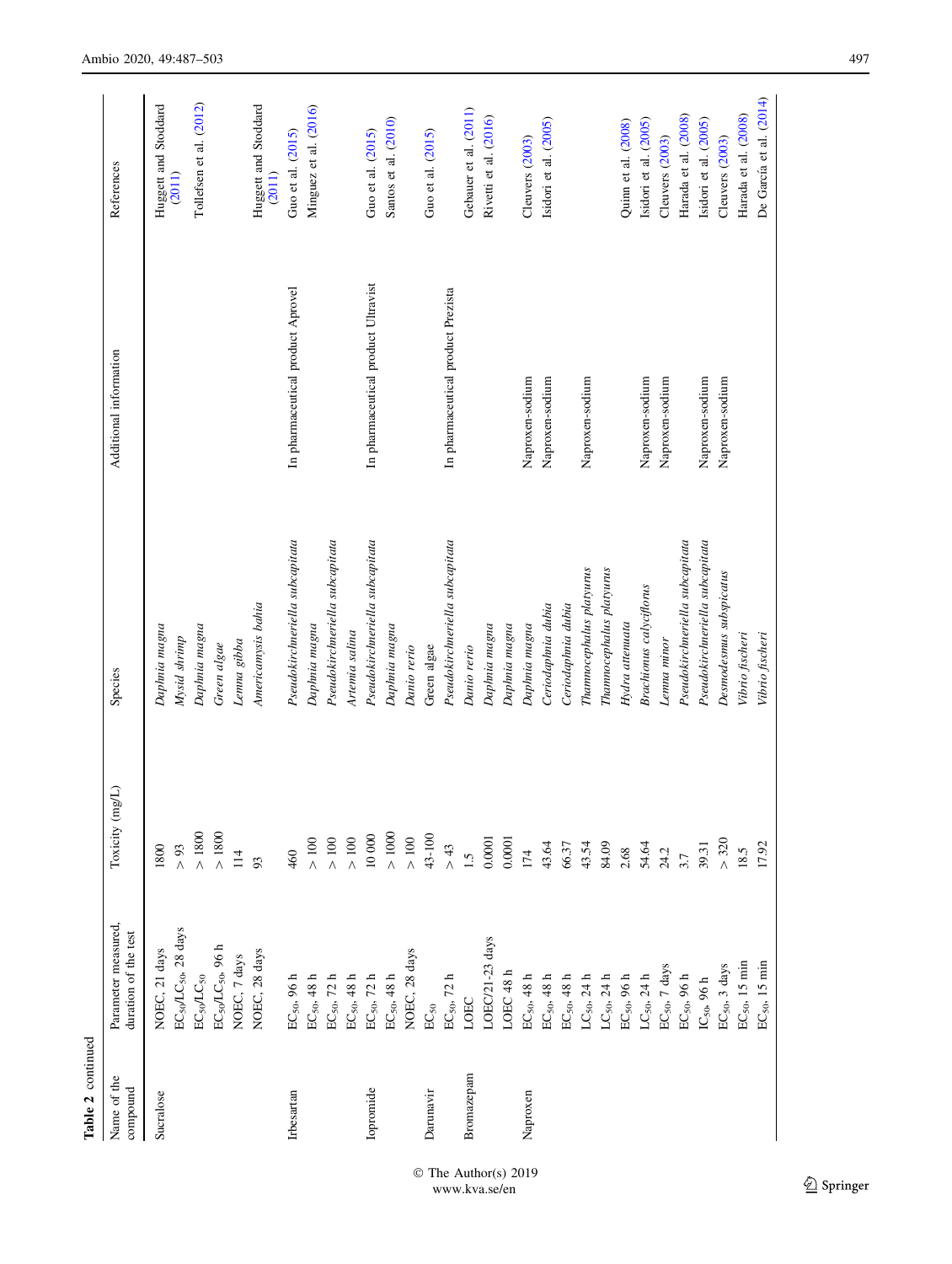| Table 2 continued                          |                                             |                                                                              |                                 |                        |                               |
|--------------------------------------------|---------------------------------------------|------------------------------------------------------------------------------|---------------------------------|------------------------|-------------------------------|
| Name of the<br>compound                    | Parameter measured,<br>duration of the test | Toxicity (mg/L)                                                              | Species                         | Additional information | References                    |
| Acetaminophen                              | EC <sub>50</sub> , 48 h                     | > 160                                                                        | Oryzias latipes                 |                        | Kim et al. (2007)             |
|                                            | EC <sub>50</sub> , 96 h                     | $>160$                                                                       | Oryzias latipes                 |                        |                               |
|                                            | $LC_{50}$ , 96 h                            | 26.6                                                                         | Daphnia magna                   |                        |                               |
|                                            | $LC_{50}$ , 48 h                            | 30.1                                                                         | Daphnia magna                   |                        |                               |
|                                            | EC <sub>50</sub> , 48 h                     | 34.99                                                                        | Daphnia magna                   |                        | Minguez et al. (2016)         |
|                                            | $EC50$ , 5 min                              | 549.7                                                                        | Vibrio fischeri                 |                        | Kim et al. (2007)             |
|                                            | $EC50$ , 15 min                             | 657.5                                                                        | Vibrio fischeri                 |                        |                               |
|                                            | $EC50$ , 15 min                             | 363.30                                                                       | Vibrio fischeri                 |                        | De García et al. (2014)       |
|                                            | EC <sub>50</sub> , 72 h                     | $>100$                                                                       | Pseudokirchneriella subcapitata |                        | Minguez et al. (2016)         |
|                                            | EC <sub>50</sub> , 48 h                     | $>100$                                                                       | Artemia salina                  |                        |                               |
| Diatrizoate                                | NOEC                                        | $613.92 - 0.61392 \times 10^{-5}$<br>(10 <sup>-3</sup> -10 <sup>-11</sup> M) | Tetrahymena pyriformis          | Na-diatrizoate         | Láng and Kőhidai (2012)       |
|                                            | NOEC                                        | $\overline{1}$ M<br>613.92 (0.00                                             | Ciliate                         | Population growth      | Perrodin and Orias $(2017)$   |
| Caffeine                                   | $EC_{50}$                                   | 290.2                                                                        | Desmodesmus subspicatus         | Population growth      | Kobetičová et al. (2015)      |
|                                            | $IC_{50}$                                   | 265                                                                          | Sinapis alba                    | Root length            |                               |
| Metronidazole-OH IC <sub>50</sub> , 30 min |                                             |                                                                              | aerobic bacteria                | Metronidazole          | Kümmerer et al. (2004)        |
|                                            | $\rm IC_{50},$ 20 h                         | $\frac{100}{\times}$ 100                                                     | aerobic bacteria                | Metronidazole          |                               |
|                                            | $EC_{50}$                                   |                                                                              | Vibrio fischeri                 | Metronidazole          | Kołodziejska et al.<br>(2013) |
|                                            | $EC_{50}$                                   | > 64000                                                                      | Pseudomonas putida              | Metronidazole          | Kümmerer et al. (2004)        |
| Metformin                                  | EC <sub>50</sub> , 48 h                     | 34                                                                           | Daphnia magna                   |                        | Cleuvers (2003)               |
|                                            | EC <sub>50</sub> , 3 days                   | $>320$                                                                       | Desmodesmus subspicatus         |                        |                               |
|                                            | EC <sub>50</sub> , 7 days                   | $\frac{10}{10}$                                                              | Lenna minor                     |                        |                               |

 $\underline{\textcircled{\tiny 2}}$  Springer

© The Author(s) 2019 www.kva.se/en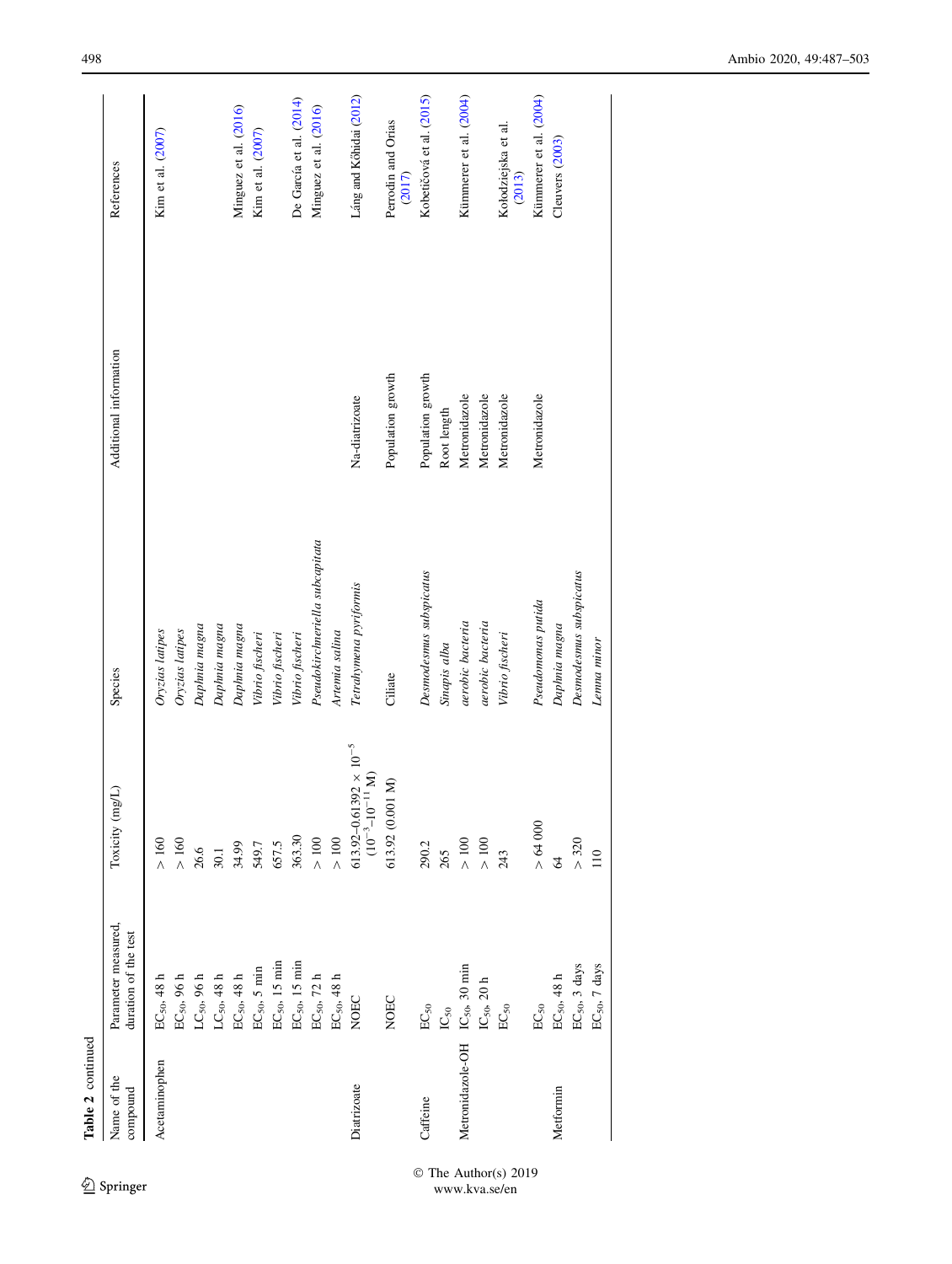removal of the compounds from the group of EDCs, mainly of polar nature (Välitalo et al. [2016\)](#page-16-0). EDCs are detected both in surface and ground waters. This phenomenon is alarming due to the fact that those compounds, when released into the water, may adversely affect living organisms, even if they occur at low levels (Kima et al. [2015\)](#page-15-0). There are many literature reports which indicate that EDCs can cause adverse effects on the aquatic environment even at low concentrations. For example, studies have shown that Zebrafish were sensitive to estradiol at a very low concentration of 0.2 ng/L (Westerlund et al. [2000](#page-16-0)). The EDCs compounds identified in treated effluents include phthalate compounds such as bis (2-ethylhexyl) benzene-1,2-dicarboxylate (DEHP) and benzyl butyl benzene-1,2-dicarboxylate (BBP) and phenols such as 4-tertoctylphenol and bisphenol A (BPA). These compounds are included at the European Commission priority lists of 66 endocrine active substances for which clear evidence of endocrine-disrupting activity is confirmed (Category I) (EC [2016\)](#page-14-0).

An alternative for classical analytical methods for the determination of endocrine active substances are endocrine tests. These bioassays can thus be used to determine total estrogenic activities in (extracts of) environmental samples, without the necessity of knowing all compounds present that contribute to the activity (Houtman et al. [2007](#page-14-0)). The most commonly used tests include reporter gene assays such as the yeast estrogen/androgen screen (YES/YAS), which allows identification of both, the activation (agonist) or inhibiting (antagonist) properties in samples of wastewater or estrogen receptor-mediated chemical-activated luciferase gene expression  $(ER-CALUX^@)$  assay (Houtman et al. [2007\)](#page-14-0).

Exposure to chemical substances may cause damage of the genetic material of the organisms. Genotoxic compounds acting directly or indirectly on the body have the potential for altering the organism's genetic code. In addition, such compounds can induce changes not only within one generation. Effects of their action can be observed over an extended period of time, across the whole population. Therefore, it is important to carry out genotoxicity studies, especially in the case if a particular ecosystem is exposed to the constant supply of pollutants.

EDCs in wastewater effluents may be leached from microplastics (Anderson et al. [2016\)](#page-13-0). Microplastics pollution is a high and increasing concern in European Union (SAM [2018\)](#page-15-0). The term microplastics refers to the group of organic polymers derived from various petroleum compounds with the upper size limit of 5 mm. Studies indicated that wastewater treatment plants (WWTPs) play an important role in releasing microplastics to the environment. The growing concerns about microplastics presence in wastewater effluents and subsequently in marine environment have been attributed to their ubiquity, long residence times accompanied by difficult removing, possibility of being assimilated by living organisms, and thus entering trophic levels as well as easiness to undergo numerous transformations during wastewater treatment process (Anderson et al. [2016](#page-13-0); Sun et al. [2019\)](#page-16-0). WWTP are not designed to fully remove microplastics, and its removal depends on the treatment process applied; however, in most cases it exceeds 80–90%. An average microplastics concentrations reviewed in literature is in the range of 0–447 particles/L (Sun et al. [2019](#page-16-0)).

## **CONCLUSION**

Over the last years, the issue of water quality has gained strategic importance, both in the European Union and internationally. The challenge of the present day is to protect effectively aquatic ecosystems, to preserve their good condition and to reduce negative impacts on human health. The purpose of wastewater treatment plant is to remove compounds that may have adverse effects on the environment and on human health, but as the research shows the processes used in wastewater treatment are insufficient. As a result, compounds potentially hazardous may enter the surface waters. Legislation aimed at eliminating/reducing emissions to the environment are restricted to a narrow spectrum of chemicals. Most of the compounds remain beyond the legal norms.

As we have shown in our paper, the interest in the presence of micropollutants in wastewater has been reflected in the research carried out. Studies on the quality evaluation of treated effluents are carried out in a number of research centers around the world. They mainly focus on the determination of the target compounds and relate to pharmaceuticals such as analgesic/anti-inflammatories or antibiotics. Carried out literature review on the highest concentrations of contaminants in treated effluents indicates that they are observed for analgesic/anti-inflammatory drugs, i.e., diclofenac, tramadol naproxen, antiretroviral agents, industrial chemicals, or contrast media. These compounds occur at levels of several tens of lg/L. Although the number of studies on the determination of target pollutants in the treated wastewater is constantly increasing, there are few reports in literature on the identification of non-target compounds present in the treated wastewater. This is primarily due to the fact that such research is time consuming, requires a variety of analytical techniques, often complex or costly and sophisticated equipment. The classical methodology for assessing the environmental impact of xenobiotics, which is required by legislation, is based on the use of chemical analysis techniques, which allow to determine the concentrations of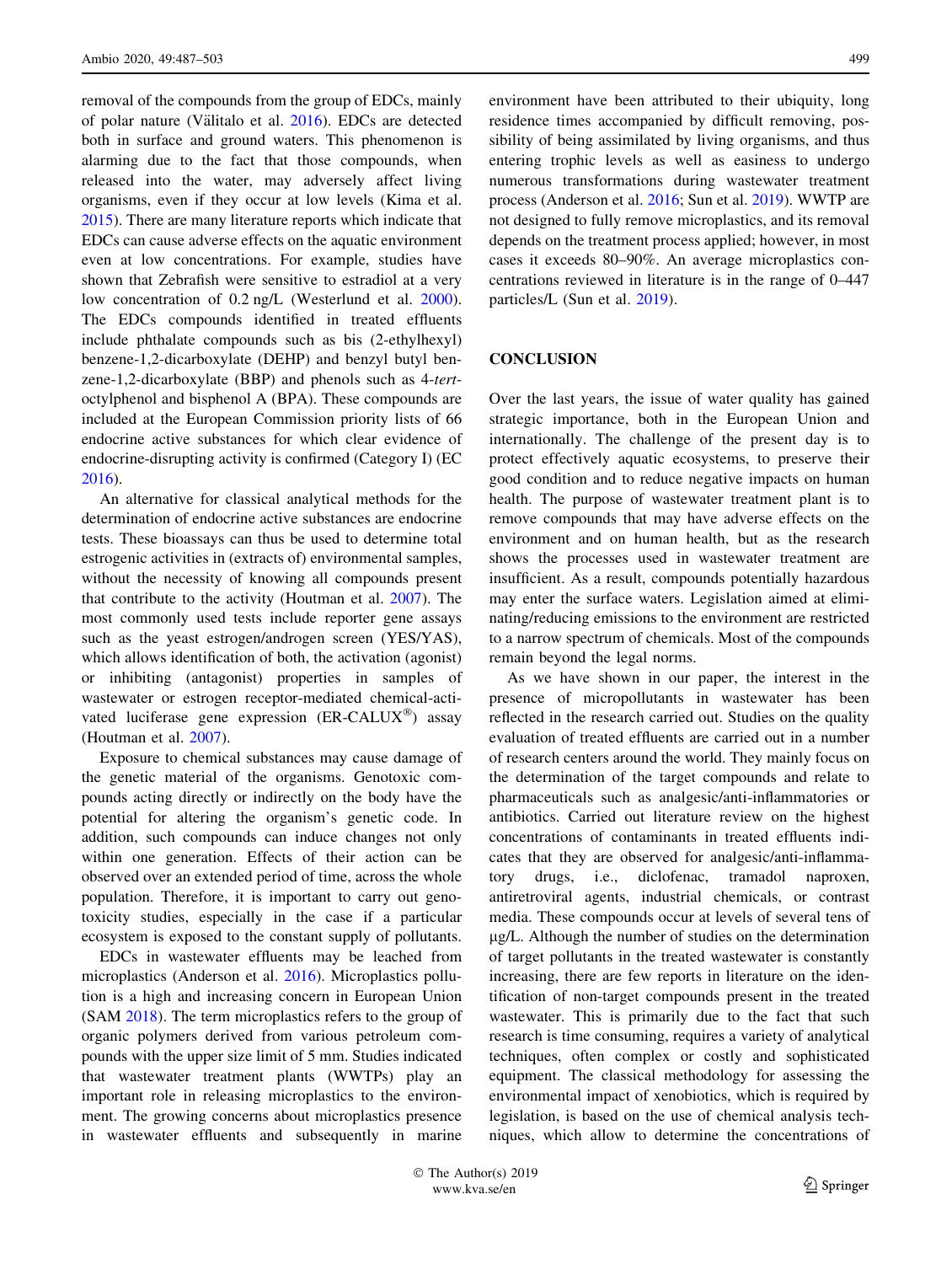<span id="page-13-0"></span>pollutants in environmental samples. However, the thus obtained results do not adequately reflect the risks to ecosystems and subsequently humans. On the basis of chemical analysis, the possible interactions between toxic substances and their mixture effects on living organisms cannot be determined. Therefore, the methodology for assessing the quality of treated wastewater should include, in addition to chemical analyses, ecotoxicological, genotoxic/mutagenic, or endocrine activity studies. In this way, comprehensive information on the hazard arising from the presence of all known and unknown hazardous substances in the treated wastewater is needed. Moreover, it should be noted that during wastewater treatment various by-products, of unknown properties and toxicity may be formed. Therefore, when developing new, more effective methods of wastewater treatment, it is necessary to evaluate the toxicity of the resulting products. What is more, the indicator organisms selected for ecotoxicity evaluation should be from different trophic levels as various organisms may exhibit a diverse sensitivity to the compounds, e.g., naproxen is highly toxic to Hydra attenuata and its toxicity to Daphnia magna is low. Researchers from the Institute for Inland Water Management and Water Treatment (RIZA) have already mentioned the need for a comprehensive assessment of waste water quality in the 1990s. A method for whole-effluent assessment contained a series of tests to make (potential) effects visible, focusing on the following five parameters: acute and chronic toxicity, bioaccumulation, mutagenicity, and persistence.

The problem of occurrence of potentially hazardous compounds in wastewater and surface waters to which wastewater is being discharged has been observed in many countries. The first country in which legal regulations were issued, mandating the implementation of the subsequent stage of sewage treatment intended to remove the micropollutants is Switzerland. Similar actions have been taken in Germany. Therefore, it seems that the introduction of wastewater treatment technology of micropollutants removal in other European countries is only a matter of time.

Open Access This article is distributed under the terms of the Creative Commons Attribution 4.0 International License ([http://](http://creativecommons.org/licenses/by/4.0/) [creativecommons.org/licenses/by/4.0/\)](http://creativecommons.org/licenses/by/4.0/), which permits unrestricted use, distribution, and reproduction in any medium, provided you give appropriate credit to the original author(s) and the source, provide a link to the Creative Commons license, and indicate if changes were made.

# REFERENCES

Abafe, O.A., J. Späth, J. Fick, S. Jansson, C. Buckley, A. Stark, B. Pietruschka, and B.S. Martincigh. 2018. LC-MS/MS determination of antiretroviral drugs in influents and effluents from wastewater treatment plants in KwaZulu-Natal, South Africa. Chemosphere 200: 660–670.

- Amy-Sagers, C., K. Reinhardt, and D.M. Larson. 2017. Ecotoxicological assessments show sucralose and fluoxetine affect the aquatic plant, Lemna minor. Aquatic Toxicology 185: 76–85.
- Anderson, J.C., B.J. Park, and V.P. Palace. 2016. Microplastics in aquatic environments: Implications for Canadian ecosystems. Environmental Pollution 218: 269–280.
- Archer, E., B. Petrie, B. Kasprzyk-Hordern, and G.M. Wolfaardt. 2017. The fate of pharmaceuticals and personal care products (PPCPs), endocrine disrupting contaminants (EDCs), metabolites and illicit drugs in a WWTW and environmental waters. Chemosphere 174: 437–446.
- Asthana, A.N. 2014. Thirty years after the cataclysm: Toxic risk management in the chemical industry, American-Eurasian. The Journal of Toxicological Sciences 1: 1401–1408.
- Bayer, A., R. Asner, W. Schüssler, W. Kopf, K. Weiß, M. Sengl, and M. Letzel. 2014. Behavior of sartans (antihypertensive drugs) in wastewater treatment plants, their occurrence and risk for the aquatic environment. Environmental Science and Pollution Research 21: 10830–10839.
- Bergheim, M., R. Gieré, and K. Kümmerer. 2012. Biodegradability and ecotoxicitiy of tramadol, ranitidine, and their photoderivatives in the aquatic environment. Environmental Science and Pollution Research 19: 72–85.
- Blum, K.M., P.L. Andersson, G. Renman, L. Ahrens, M. Gros, K. Wiberg, and P. Haglund. 2017. Non-target screening and prioritization of potentially persistent, bioaccumulating and toxic domestic wastewater contaminants and their removal in on-site and large-scale sewage treatment plants. Science of the Total Environment 575: 265–275.
- Cantwell, M.G., J.C. Sullivan, and R.M. Burgess. 2015. Benzotriazoles: History, environmental distribution, and potential ecological effects. In Comprehensive analytical chemistry, ed. G. Svehla, 513–545. Amsterdam: Elsevier.
- Cleuvers, M. 2003. Aquatic ecotoxicity of pharmaceuticals including the assessment of combination effects. Toxicology Letters 142: 185–194.
- Corominas, L., V. Acuña, A. Ginebreda, and M. Poch. 2013. Integration of freshwater environmental policies and wastewater treatment plant management. Science of the Total Environment 445–446: 185–191.
- Cunha, D.L., M.P. Mendes, and M. Marques. 2019. Environmental risk assessment of psychoactive drugs in the aquatic environment. Environmental Science and Pollution Research 26: 78–90.
- Das, S., N.M. Ray, J. Wan, A. Khan, T. Chakraborty, and M.B. Ray. 2017. Micropollutants in wastewater: Fate and removal processes. IntechOpen: In Physico-Chemical Wastewater Treatment and Resource Recovery.
- Dasenaki, M.E., and N.S. Thomaidis. 2015. Multianalyte method for the determination of pharmaceuticals in wastewater samples using solid-phase extraction and liquid chromatography-tandem mass spectrometry. Analytical Bioanalytical Chemistry 407: 4229–4245.
- De García, S.A.O., G.P. Pinto, P.A. García-Encina, and R. Irusta-Mata. 2014. Ecotoxicity and environmental risk assessment of pharmaceuticals and personal care products in aquatic environments and wastewater treatment plants. Ecotoxicology 23: 1517–1533.
- Deblonde, T., C. Cossu-Leguille, and P. Hartemann. 2011. Emerging pollutants in wastewater: A review of the literature. International Journal of Hygiene and Environmental Health 214: 442–448.
- Deeb, A.A., S. Stephan, O.J. Schmitz, and T.C. Schmidt. 2017. Suspect screening of micropollutants and their transformation products in advanced wastewater treatment. Science of the Total Environment 601: 1247–1253.

 The Author(s) 2019 www.kva.se/en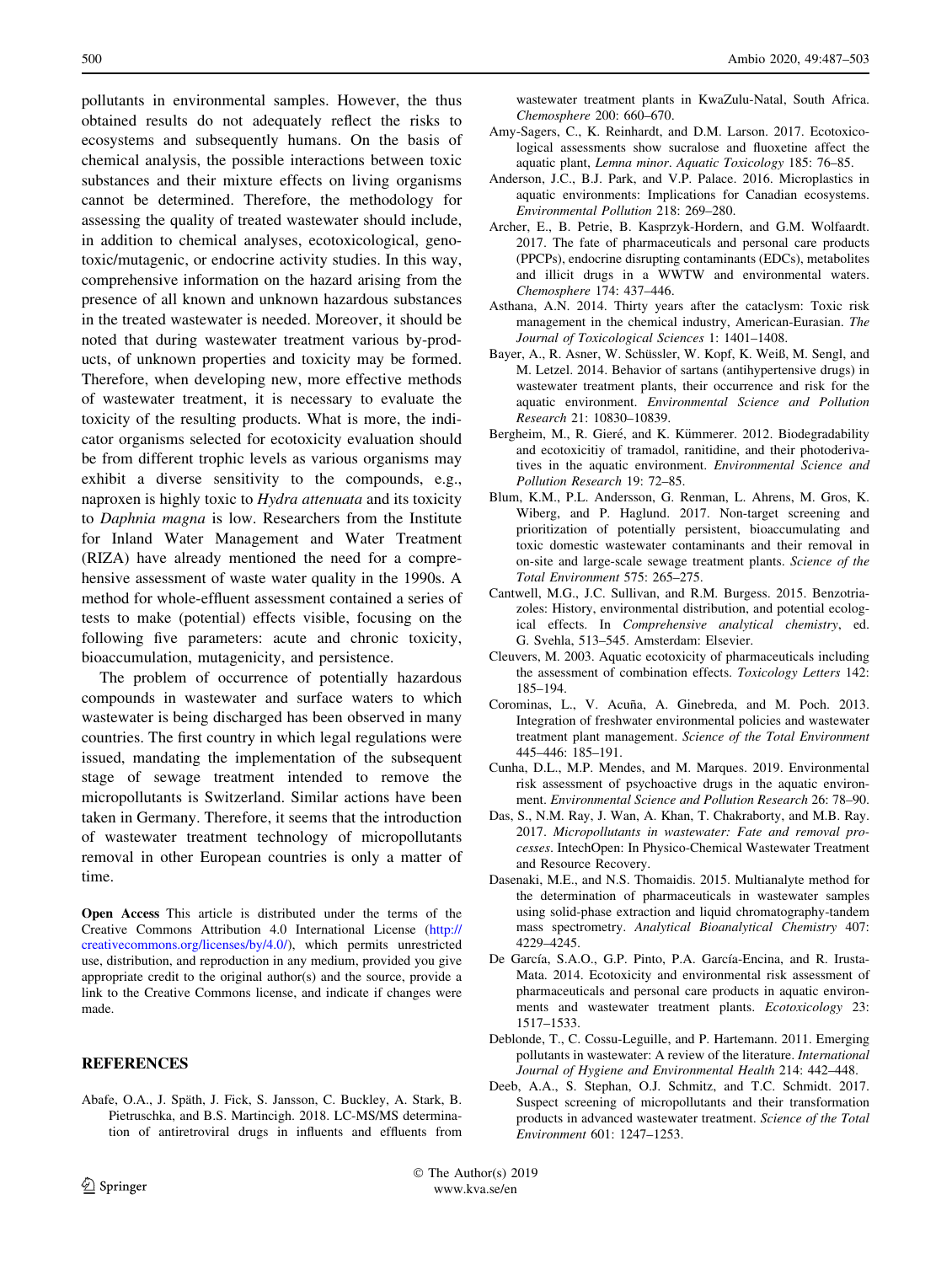- <span id="page-14-0"></span>Domaradzka, D., U. Guzik, K. Hupert-Kocurek, and D. Wojcieszyn´ska. 2016. Toxicity of diclofenac and its biotransformation by Raoultella sp. DD4. Polish Journal of Environmental Studies 25: 2211–2216.
- Dong, Z., D.B. Senn, R.E. Moran, and J.P. Shine. 2013. Prioritizing environmental risk of prescription pharmaceuticals. Regulatory Toxicology and Pharmacology 65: 60–67.
- Dsikowitzky, L., O. Botalova, S. Illgut, S. Bosowski, and J. Schwarzbauer. 2015. Identification of characteristic organic contaminants in wastewaters from modern paper production sites and subsequent tracing in a river. Journal of Hazard. Materials 300: 254–262.
- EC. 2016. Annex 15 List of 66 substances with classification high, medium or low exposure concern. Accessed August 19, 2018, from [http://ec.europa.eu/environment/archives/docum/pdf/bkh\\_](http://ec.europa.eu/environment/archives/docum/pdf/bkh_annex_15.pdf) [annex\\_15.pdf](http://ec.europa.eu/environment/archives/docum/pdf/bkh_annex_15.pdf).
- Evgenidou, E.N., I.K. Konstantinou, and D.A. Lambropoulou. 2015. Occurrence and removal of transformation products of PPCPs and illicit drugs in wastewaters: A review. Science of the Total Environment 505: 905–926.
- Fang, B., J. Guo, F. Li, J.P. Giesy, L. Wang, and W. Shi. 2017. Bioassay directed identification of toxicants in sludge and related reused materials from industrial wastewater treatment plants in the Yangtze River Delta. Chemosphere 168: 191–198.
- Farré, M., S. Pérez, K. Gajda-Schrantz, V. Osorio, L. Kantiani, A. Ginebreda, and D. Barceló. 2010. First determination of C60 and C70 fullerenes and N-methylfulleropyrrolidine C60 on the suspended material of wastewater effluents by liquid chromatography hybrid quadrupole linear ion trap tandem mass spectrometry. Journal of Hydrology 383: 44–51.
- García-Galán, M.J., M. Petrovic, S. Rodríguez-Mozaz, and D. Barceló. 2016. Multiresidue trace analysis of pharmaceuticals, their human metabolites and transformation products by fully automated on-line solid-phase extraction-liquid chromatography-tandem mass spectrometry. Talanta 158: 330–341.
- Garnaga, G. 2012. Integrated assessment of pollution in the Baltic Sea. Ekologija. 58: 331–355.
- Gatidou, G., P. Anastopoulou, M. Aloupi, and A.S. Stasinakis. 2019. Growth inhibition and fate of benzotriazoles in Chlorella sorokiniana cultures. Science of the Total Environment 663: 580–586.
- Gebauer, D.L., N. Pagnussat, A.L. Piato, I.C. Schaefer, C.D. Bonan, and D.R. Lara. 2011. Effects of anxiolytics in zebrafish: Similarities and differences between benzodiazepines, buspirone and ethanol. Pharmacolgy Biochemistry and Behavior 99: 480–486.
- Gómez, M.J., C. Sirtori, M. Mezcua, A.R. Fernández-Alba, and A. Agüera. 2008. Photodegradation study of three dipyrone metabolites in various water systems: Identification and toxicity of their photodegradation products. Water Resources 42: 2698–2706.
- Gómez, M.J., M.M. Gómez-Ramos, A. Agüera, M. Mezcua, S. Herrera, and A.R. Fernández-Albaba. 2009. A new gas chromatography/mass spectrometry method for the simultaneous analysis of target and non-target organic contaminants in waters. Journal of Chromatography A 1216: 4071–4082.
- Gore, A.C., D. Crews, L.L. Doan, M. La Merrill, H. Patisaul, and A. Zota. 2014. Introduction to Endocrine Disrupting Chemicals (EDCs): A guide for public interest organizations and policymakers, Endocrine Society, December 2014. Accessed August 19, 2018, from [http://www.endocrine.org/-/media/endosociety/](http://www.endocrine.org/-/media/endosociety/files/advocacy-and-outreach/important-documents/introduction-to-endocrine-disrupting-chemicals.pdf) [files/advocacy-and-outreach/important-documents/introduction](http://www.endocrine.org/-/media/endosociety/files/advocacy-and-outreach/important-documents/introduction-to-endocrine-disrupting-chemicals.pdf)[to-endocrine-disrupting-chemicals.pdf.](http://www.endocrine.org/-/media/endosociety/files/advocacy-and-outreach/important-documents/introduction-to-endocrine-disrupting-chemicals.pdf)
- Gros, M., K.M. Blum, H. Jernstedt, G. Renman, S. Rodríguez-Mozaz, P. Haglund, P.L. Andersson, K. Wiberg, et al. 2017. Screening and prioritization of micropollutants in wastewaters from on-site

sewage treatment facilities. Journal of Hazard Materials 328: 37–45.

- Guo, J., A. Boxall, and K. Selby. 2015. Do pharmaceuticals pose a threat to primary producers? Critical Reviews in Environmental Science and Technology 45: 2565–2610.
- Gurke, R., M. Roessler, C. Marx, S. Diamond, S. Schubert, R. Oertel, and J. Fauler. 2015. Occurrence and removal of frequently prescribed pharmaceuticals and corresponding metabolites in wastewater of a sewage treatment plant. Science of the Total Environment 532: 762–770.
- Haiß, A., and K. Kümmerer. 2006. Biodegradability of the X-ray contrast compound diatrizoic acid, identification of aerobic degradation products and effects against sewage sludge microorganisms. Chemosphere 62: 294–302.
- Harada, A., K. Komori, N. Nakada, K. Kitamura, and Y. Suzuki. 2008. Biological effects of PPCPs on aquatic lives and evaluation of river waters. Water Science and Technology 58: 1541–1546.
- HELCOM. 2003. The Baltic Marine Environment 1999–2002. Baltic Sea Environment Proceedings No. 88. Accessed August 19, 2018, from <http://helcom.fi/Lists/Publications/BSEP87.pdf>.
- Houtman, C.J., E.G. Pim, P.E.G. Leonards, W. Kapiteijn, J.F. Bakker, A. Brouwer, M.H. Lamoree, J. Legler, et al. 2007. Sample preparation method for the ER-CALUX bioassay screening of (xeno-)estrogenic activity in sediment extract. Science of the Total Environment 386: 134–144.
- Hrubik, J., B. Glisic, A. Tubic, I. Ivancev-Tumbas, R. Kovacevic, D. Samardzija, N. Andric, and S. Kaisarevic. 2016. Toxicological and chemical investigation of untreated municipal wastewater: Fraction-and species-specific toxicity. Ecotoxicology and Environmental Safety 127: 153–162.
- Hu, X., C. Ren, W. Kang, L. Mu, X. Liu, X. Li, T. Wang, and Q. Zhou. 2018. Characterization and toxicity of nanoscale fragments in wastewater treatment plant effluent. Science of the Total Environment 626: 1332–1341.
- Huerta, B., S. Rodriguez-Mozaz, C. Nannoua, L. Nakis, A. Ruhí, V. Acuña, S. Sabater, and D. Barcelo. 2016. Determination of a broad spectrum of pharmaceuticals and endocrine disruptors in biofilm from a waste water treatment plant-impacted river. Science of the Total Environment 540: 241–249.
- Hug, Ch., N. Ulrich, T. Schulze, W. Brack, and M. Krauss. 2014. Identification of novel micropollutants in wastewater by a combination of suspect and nontarget screening. Environmental Pollution 184: 25–32.
- Huggett, D.B., and K.I. Stoddard. 2011. Effects of the artificial sweetener sucralose on Daphnia magna and Americamysis bahia survival, growth and reproduction. Food and Chemical Toxicology 49: 2575–2579.
- Isidori, M., M. Lavorgna, A. Nardelli, A. Parella, L. Previtera, and M. Rubino. 2005. Ecotoxicity of naproxen and its phototransformation products. Science of the Total Environment 348: 93–101.
- Jiang, J.Q., Z. Zhou, and V.K. Sharma. 2013. Occurrence, transportation, monitoring and treatment of emerging micro-pollutants in waste water—A review from global views. Microchemical Journal 110: 292–300.
- Kårelid, V., G. Larsson, and B. Björlenius. 2017. Pilot-scale removal of pharmaceuticals in municipal wastewater: Comparison of granular and powdered activated carbon treatment at three wastewater treatment plants. Journal of Environmental Management 193: 491–502.
- Kim, Y., K. Choi, J. Jung, S. Park, P.G. Kim, and J. Park. 2007. Aquatic toxicity of acetaminophen, carbamazepine, cimetidine, diltiazem and six major sulfonamides, and their potential ecological risks in Korea. Environmental International 33: 370–375.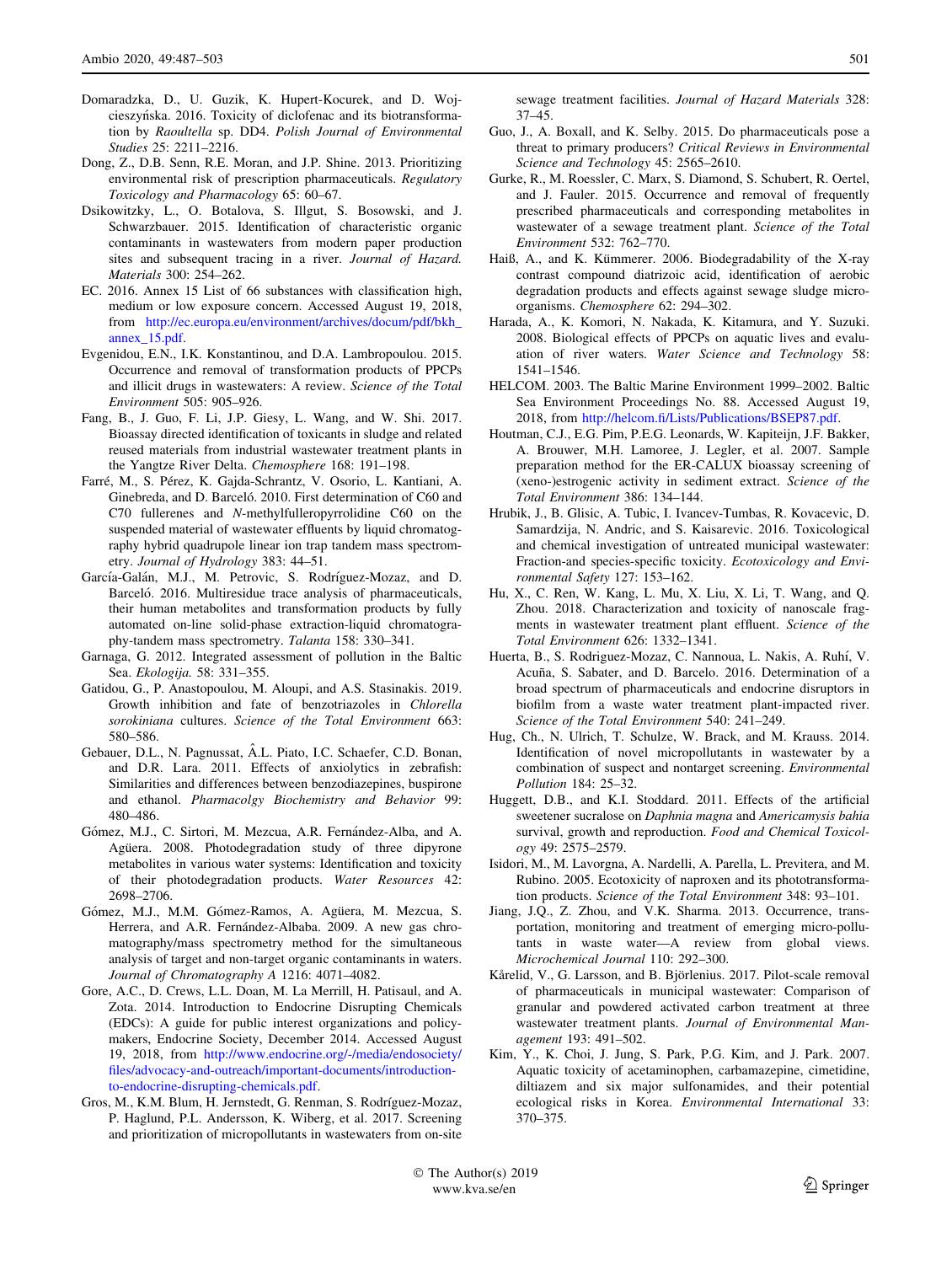- <span id="page-15-0"></span>Kima, K.-H., E. Kabir, and S. Kabir. 2015. Response to correspondence of associating airborne particulates and human health: Exploring possibilities. Environment International 82: 114.
- Knopp, G., C. Prasse, T.A. Ternes, and P. Cornel. 2016. Elimination of micropollutants and transformation products from a wastewater treatment plant effluent through pilot scale ozonation followed by various activated carbon and biological filters. Water Resources 100: 580–592.
- Kobetičová, K., G. Losonszky, O. Pařízek, and V. Kočí. 2015. Effects of caffeine on plants. Vliv abiotických a biotických stresorů na vlastnosti rostlin. Sborník recenzovaných vědeckých prací, 166–168.
- Kołodziejska, M., J. Maszkowska, A. Białk-Bielinska, S. Steudte, J. Kumirska, P. Stepnowski, and S. Stolte. 2013. Aquatic toxicity of four veterinary drugs commonly applied in fish farming and animal husbandry. Chemosphere 92: 1253–1259.
- Kotowska, U., K. Biegańska, and V.A. Isidorov. 2012. Screening of trace organic compounds in municipal wastewater by gas chromatography-mass spectrometry. Polish Journal of Environmental Studies 21: 129–138.
- Kotowska, U., J. Kapelewska, and J. Sturgulewska. 2014. Determination of phenols and pharmaceuticals in municipal wastewaters from Polish treatment plants by ultrasound-assisted emulsification-microextraction followed by GC-MS. Environmental Science and Pollution Research 21: 660–673.
- Kümmerer, K., R. Alexey, J. Hüttig, and A. Schöll. 2004. Standardized tests fail to assess the effects of antibiotics on environmental bacteria. Water Resources 38: 2111–2116.
- Láng, J., and L. Kőhidai. 2012. Effects of the aquatic contaminant human pharmaceuticals and their mixtures on the proliferation and migratory responses of the bioindicator freshwater ciliate Tetrahymena. Chemosphere 89: 592–601.
- Le, T.H., E.S. Lim, S.K. Lee, J.S. Park, Y.H. Kim, and J. Min. 2011. Toxicity evaluation of verapamil and tramadol based on toxicity assay and expression patterns of Dhb, Vtg, Arnt, CYP4, and CYP314 in Daphnia magna. Environmental Toxicology 26: 515–523.
- Luo, Y., W. Guo, H.H. Ngo, L.D. Nghiem, F.I. Hai, J. Zhang, S. Liang, X.C. Wang. 2014. A review on the occurrence of micropollutants in the aquatic environment and their fate and removal during wastewater treatment. Science of the Total Environment 473: 619–641.
- Madeła, M., E. Neczaj, and A. Grosser. 2016. Fate of engineered nanoparticles in wastewater treatment plant. Inzynieria i Ochrona Środowiska 19: 577–587.
- Madikizela, L.M., and L. Chimuka. 2017. Occurrence of naproxen, ibuprofen, and diclofenac residues in wastewater and river water of KwaZulu-Natal Province in South Africa. Environmental Monitoring Assessment 189: 348.
- Minguez, L., J. Pedelucq, E. Farcy, C. Ballandonne, H. Budzinski, and M.-P. Halm-Lemeille. 2016. Toxicities of 48 pharmaceuticals and their freshwater and marine environmental assessment in northwestern France. Environmental Science and Pollution Research 23: 4992–5001.
- Ngumba, E. 2018. Occurrence and control of selected antibiotics and antiretroviral drugs in urban hydrological cycles. Accessed May 8, 2019, from [https://jyx.jyu.fi/bitstream/handle/123456789/](https://jyx.jyu.fi/bitstream/handle/123456789/56979/978-951-39-7344-5_vaitos16022018.pdf%3fsequence%3d1) [56979/978-951-39-7344-5\\_vaitos16022018.pdf?sequence=1.](https://jyx.jyu.fi/bitstream/handle/123456789/56979/978-951-39-7344-5_vaitos16022018.pdf%3fsequence%3d1)
- Nikolaou, A. 2013. Pharmaceuticals and related compounds as emerging pollutants in water: Analytical aspects. Global NEST Journal 15: 1–12.
- Oliveira, T.S., M. Murphy, N. Mendola, V. Wong, D. Carlson, and L. Waring. 2015. Characterization of pharmaceuticals and personal care products in hospital effluent and waste water influent/effluent by direct-injection LC-MS-MS. Science of the Total Environment 518–519: 459–478.
- Papageorgiou, M., C. Kosma, and D. Lambropoulou. 2016. Seasonal occurrence, removal, mass loading and environmental risk assessment of 55 pharmaceuticals and personal care products in a municipal wastewater treatment plant in Central Greece. Science of the Total Environment 543: 547–569.
- Perrodin, Y., and F. Orias. 2017. Ecotoxicity of Hospital Wastewater. Hospital Wastewaters, 33–47. Cham: Springer.
- Petrie, B., R. Barden, and B. Kasprzyk-Hordern. 2015. A review on emerging contaminants in wastewaters and the environment: Current knowledge, understudied areas and recommendations for future monitoring. Water Resources 72: 3–27.
- Petrie, B., K. Proctor, J. Youdan, R. Barden, and B. Kasprzyk-Hordern. 2017. Critical evaluation of monitoring strategy for the multi-residue determination of 90 chiral and achiral micropollutants in effluent wastewater. Science of the Total Environment 579: 569–578.
- Pfizer. 2011. Material safety data sheet for neurontin (gabapentin) oral solution. Accessed August 19, 2018, from [http://www.](http://www.pfizer.com/system/files/products/material_safety_data/Neurontin_Oral_Solution_02-Mar-2011.pdf) [pfizer.com/system/files/products/material\\_safety\\_data/](http://www.pfizer.com/system/files/products/material_safety_data/Neurontin_Oral_Solution_02-Mar-2011.pdf) [Neurontin\\_Oral\\_Solution\\_02-Mar-2011.pdf.](http://www.pfizer.com/system/files/products/material_safety_data/Neurontin_Oral_Solution_02-Mar-2011.pdf)
- Pillard, D.A., J.S. Cornell, D.L. DuFresne, and M.T. Hernandez. 2001. Toxicity of benzotriazole and benzotriazole derivatives to three aquatic species. Water Resources 35: 557–560.
- Qi, W., H. Singer, M. Berg, B. Müller, B. Pernet-Coudrier, H. Liu, and J. Qu. 2015. Elimination of polar micropollutants and anthropogenic markers by wastewater treatment in Beijing, China. Chemosphere 119: 1054–1061.
- Quinn, B., F. Gagné, and C. Blaise. 2008. An investigation into the acute and chronic toxicity of eleven pharmaceuticals (and their solvents) found in wastewater effluent on the cnidarian, *Hydra* attenuate. Science of the Total Environment 389: 306–314.
- Ratola, N., A. Cincinelli, A. Alves, and A. Katsoyiannis. 2012. Occurrence of organic microcontaminants in the wastewater treatment process. A mini review. Journal of Hazard. Materials 239: 1–18.
- Ribbers, K., L. Breuer, and R.A. Düring. 2019. Detection of artificial sweeteners and iodinated X-ray contrast media in wastewater via LC-MS/MS and their potential use as anthropogenic tracers in flowing waters. Chemosphere 218: 189–196.
- Ribeiro, C., A.R. Ribeiro, and M.E. Tiritan. 2016. Priority substances and emerging organic pollutants in Portuguese aquatic environment: A review. In Reviews of environmental contamination and toxicology, ed. P. de Voogt, 1–44. Cham: Springer.
- Rivetti, C., B. Campos, and C. Barata. 2016. Low environmental levels of neuro-active pharmaceuticals alter phototactic behaviour and reproduction in Daphnia magna. Aquatic Toxicology 170: 289–296.
- Roberts, J., A. Kumar, J. Du, C. Hepplewhite, D.J. Ellis, A.G. Christy, and S.G. Beavis. 2016. Pharmaceuticals and personal care products (PPCPs) in Australia's largest inland sewage treatment plant, and its contribution to a major Australian river during high and low flow. Science of the Total Environment 541: 1625–1637.
- Robson, L., I.E.J. Barnhoorn, and G.M. Wagenaar. 2017. The potential effects of efavirenz on Oreochromis mossambicus after acute exposure. Environmental Toxicology and Pharmacology 56: 225–232.
- SAM. 2018. Microplastic pollution: The policy context—background paper. The Scientific Advice Mechanism Unit of the European Commission, pp. 1–68.
- Sanderson, H., and M. Thomsen. 2009. Comparative analysis of pharmaceuticals versus industrial chemicals acute aquatic toxicity classification according to the United Nations classification system for chemicals. Assessment of the (Q)SAR predictability of pharmaceuticals acute aquatic toxicity and their predominant acute toxic mode-of-action. Toxicology Letters 187: 84–93.